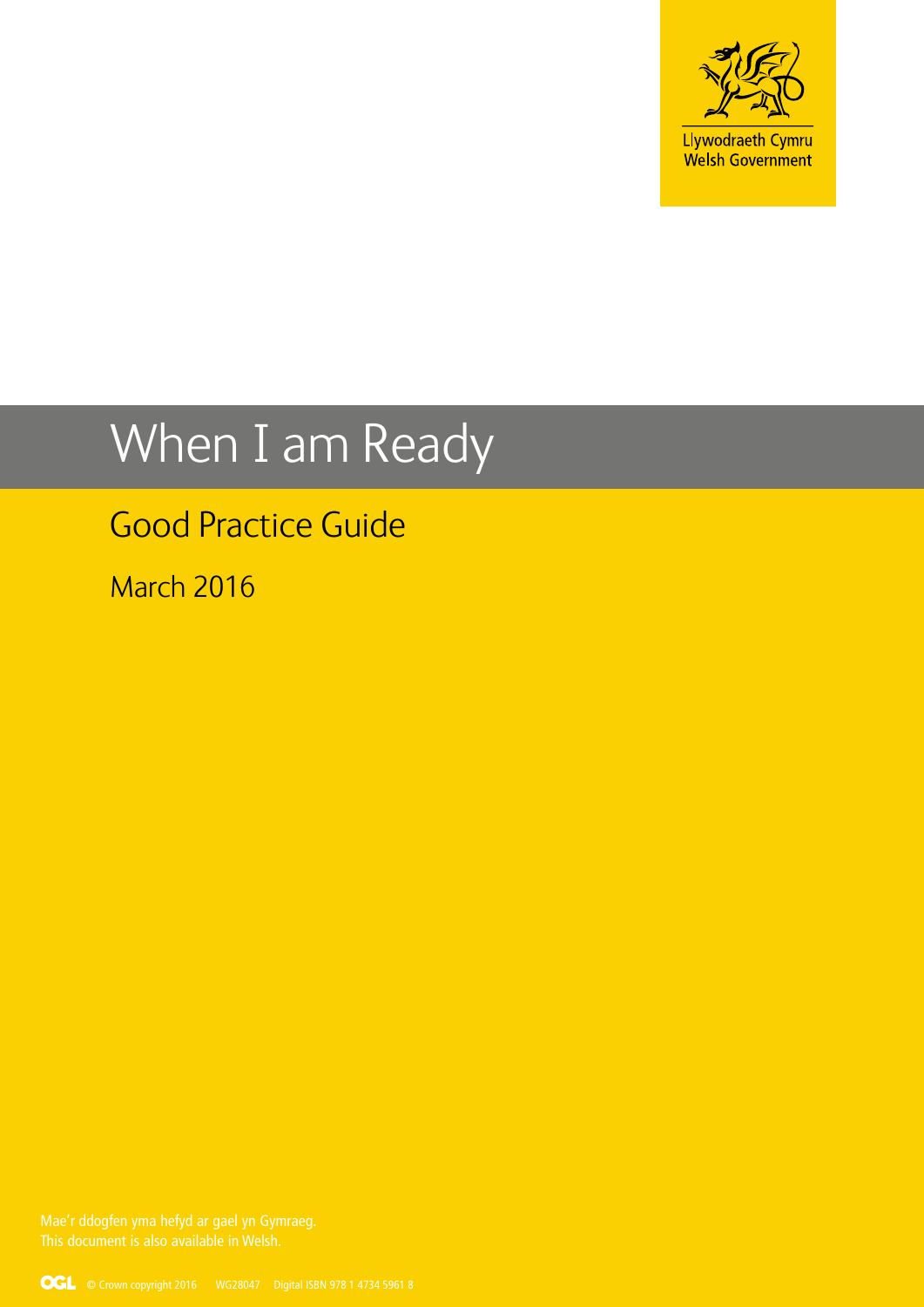# **'When I am Ready' Good Practice Guide**

# **Contents**

[Acknowledgments](#page-2-0) 1

| 1.      |    |                                                                   |  |  |
|---------|----|-------------------------------------------------------------------|--|--|
| 2.      |    |                                                                   |  |  |
| 3.      |    |                                                                   |  |  |
| 4.      |    | What is the 'When I am Ready' scheme trying to achieve? 6         |  |  |
| 5.      |    |                                                                   |  |  |
| 6.      |    |                                                                   |  |  |
| 7.      |    |                                                                   |  |  |
|         | a. | Age 15.9 - Pathway Assessment to Pathway Plan  12                 |  |  |
|         | b. |                                                                   |  |  |
|         | C. |                                                                   |  |  |
|         | d. | Age 18 - Starting a 'When I am Ready' living arrangement. 24      |  |  |
|         | е. | Age 18 – 21. Monitoring and reviewing the living arrangement.  25 |  |  |
|         | f. | Age $21 - 25$ . Monitoring and reviewing the living and education |  |  |
| 8.      |    |                                                                   |  |  |
|         | a. |                                                                   |  |  |
|         | b. |                                                                   |  |  |
| 9.      |    |                                                                   |  |  |
| 10.     |    |                                                                   |  |  |
| 11.     |    | 'When I am Ready' compared with other arrangements 33             |  |  |
| 12.     |    |                                                                   |  |  |
| Annex 1 |    | Roles and Responsibilities for delivering 'When I am Ready' 35    |  |  |
|         |    |                                                                   |  |  |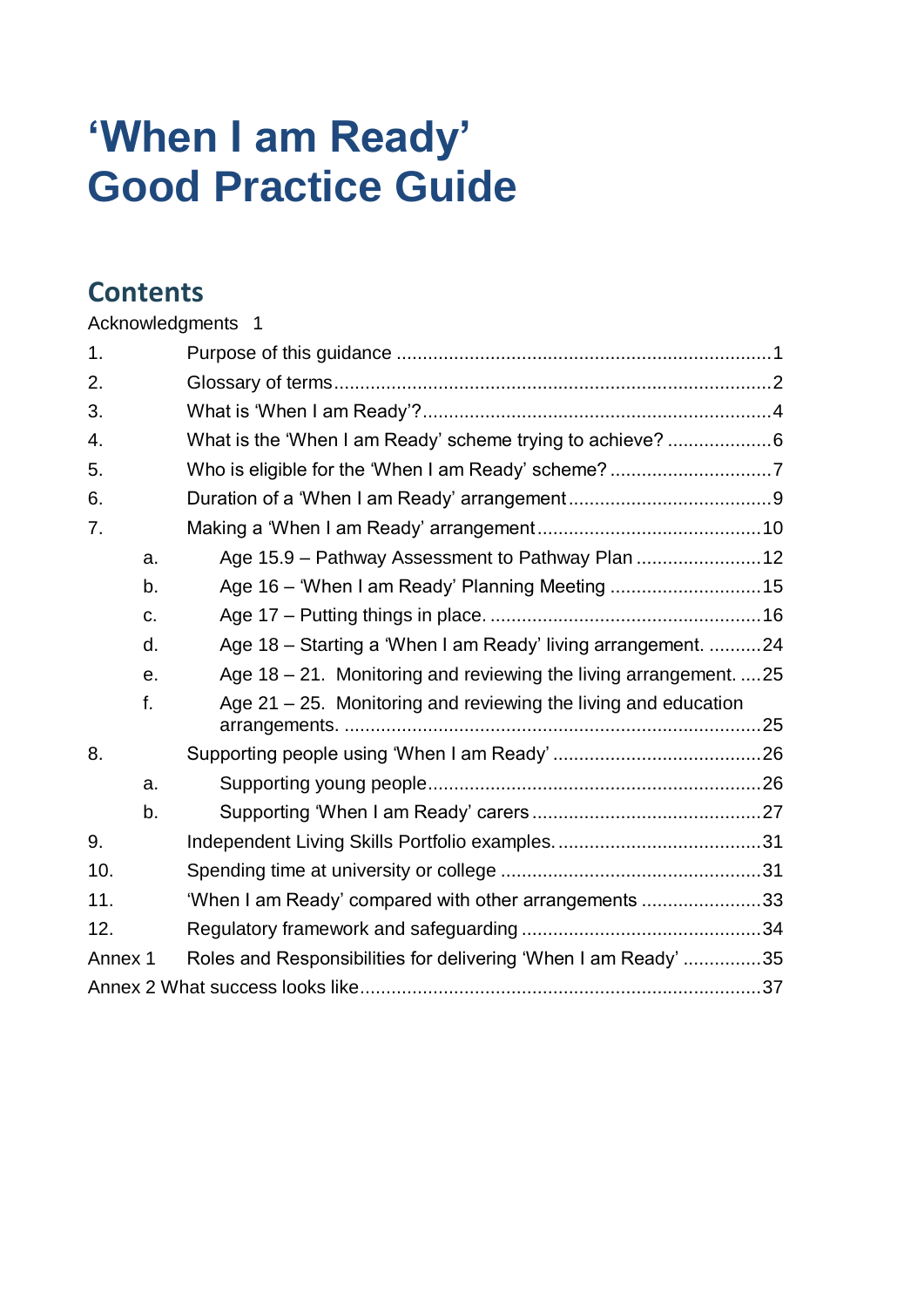# <span id="page-2-0"></span>**Acknowledgments**

This guidance was produced for the Welsh Government by Cognition Associates. The Welsh Government and Cognition Associates would like to thank the children and young people, foster carers and local authority staff who contributed to the development of the guidance.

# <span id="page-2-1"></span>**1. Purpose of this guidance**

This guide has been written primarily for practitioners involved in making and supporting 'When I am Ready' arrangements for young people leaving care. It sets out good practice and suggested approaches to setting up 'When I am Ready' arrangements, and to supporting young people and their carers who enter into such arrangements.

We hope the guide will also provide a good general introduction to the 'When I am Ready' scheme for those who want to find out more.

The guide supplements the statutory Code of Practice relating to Part 6 of the Social Services and Well-being (Wales) Act  $2014<sup>1</sup>$ . The code sets out a local authority's legal responsibilities in respect of post-18 living arrangements for young people in foster care. Local authorities are required to set up local 'When I am Ready' schemes in line with the requirements in the code. Local authority staff who are setting up or revising local 'When I am Ready' policies and procedures should refer to the code, which sets out what a local authority must and should do to deliver the scheme.

<sup>1</sup> 1 <http://gov.wales/topics/health/socialcare/act/code-of-practice/?lang=en> Part 6 deals with the 'When I am Ready' scheme (pages 129 - 141).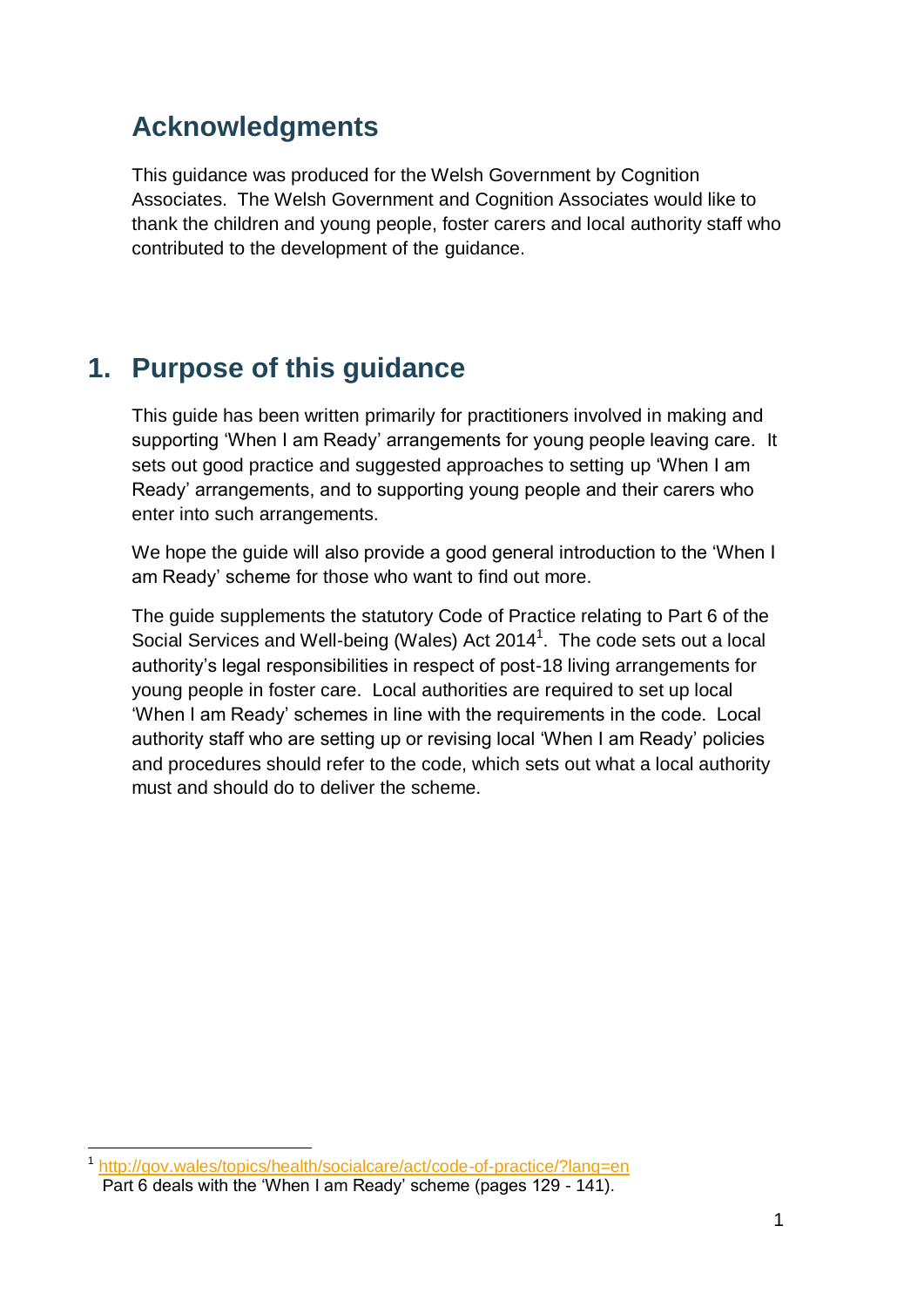# <span id="page-3-0"></span>**2. Glossary of terms**

# **Social Services and Well-being (Wales) Act 2014**

An Act of the National Assembly for Wales, setting out a new legal framework for social services in Wales. Part 6 of the Act covers looked after and accommodated children, replacing Part 3 of the Children Act 1989 in Wales and came into force in April 2016.

# **Part 6**

Part 6 of the Social Services and Well-being (Wales) Act 2014. The new legal framework for looked after and accommodated children in Wales, replacing Part 3 of the Children Act 1989. Part 6 covers care planning, placement and review, and arrangements for leaving care. Supported by regulations (secondary legislation), and a statutory Code of Practice. Includes the new duties on local authorities in respect of post-18 living arrangements for young people leaving foster care. Came into force in April 2016.

#### **Part 6 Care and Support Plan**

The overarching plan for a looked after child. It brings together all key information, including the child's health, placement and the personal education plans. At age 16, the Part 6 care and support plan will be subsumed with the Pathway Plan, which sets out arrangements for transition from care.

Referred to as a 'Part 6 care and support plan' to distinguish it from general care and support plans prepared under Part 4 of the Social Services and Wellbeing (Wales) Act. Where a disabled or other child with a care and support plan becomes looked after, that plan will be incorporated into the Part 6 care and support plan.

# **Post-18 Living Arrangement**

The legal term for a 'When I am Ready' arrangement. Found in the Social Services and Well-being (Wales) Act.

# **'When I am Ready'**

A scheme set up by the Welsh Government in 2015 to prepare local authorities for their new duties in respect of post-18 living arrangements under the Social Services and Well-being (Wales) Act. Local authorities are required to operate their own local 'When I am Ready' schemes in line with national guidelines. Similar to, but distinct from, 'Staying Put' in England.

#### **'When I am Ready' arrangement**

The term used in Wales for an arrangement whereby a young person in foster care remains with their former foster carer beyond the age of 18.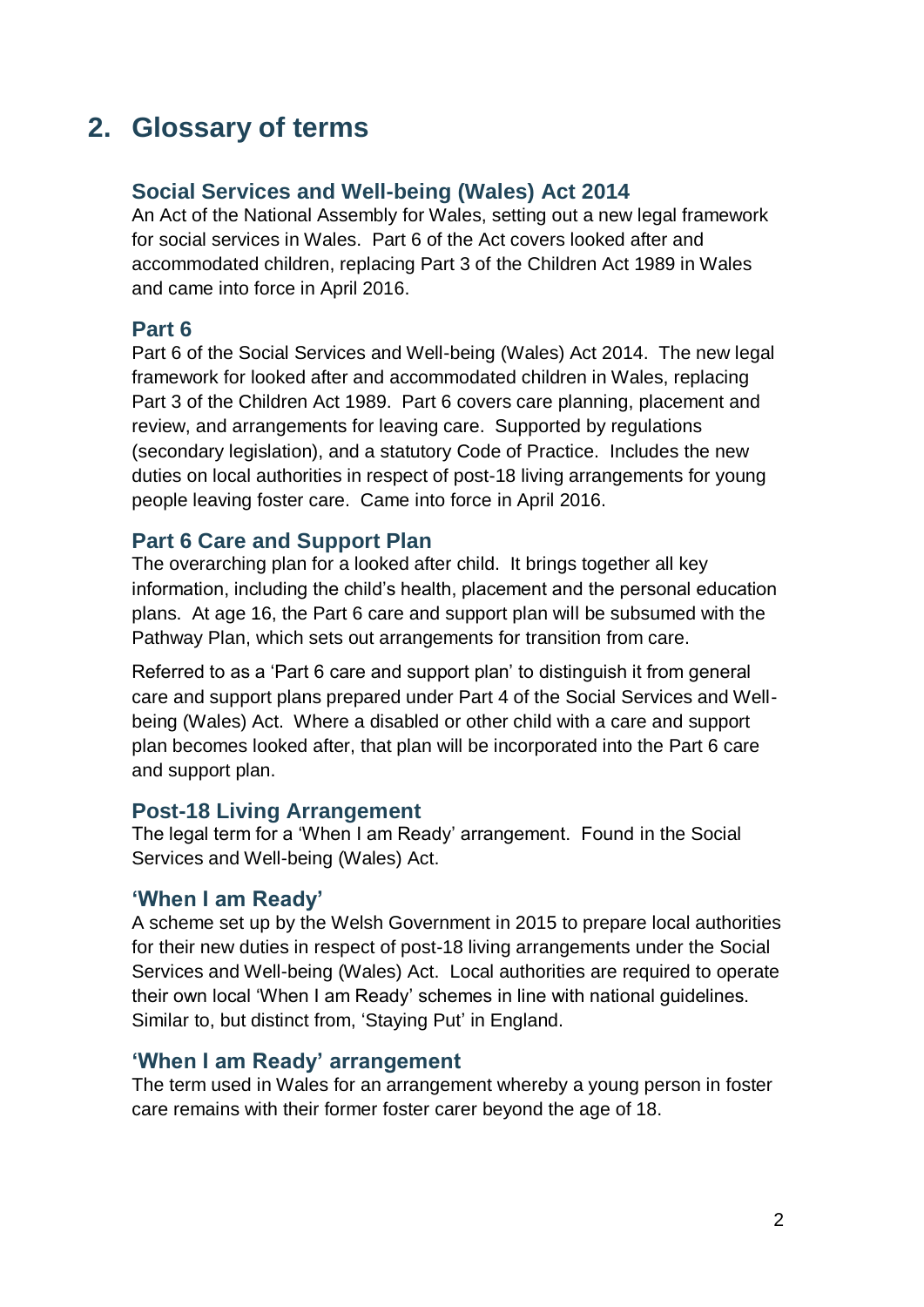# **Pathway Assessment**

Shortly before the young person's  $16<sup>th</sup>$  birthday, the local authority must carry out an assessment of the young person's needs. This is to help shape and record what advice, assistance and support would be appropriate for them to provide the young person, as they prepare for, and once they have left, care. This information will be used to help create the Pathway Plan.

# **Pathway Plan**

When a looked after child is about to turn 16, the local authority must prepare a pathway plan. This plan will capture the actions required from the local authority, the young person's carer, the young person, birth family and other identified parties to assist the young person to make a successful transition from care into adulthood. The pathway plan will build upon the child's existing Part 6 Care and Support Plan, which will be subsumed within the pathway plan. It will also contain the results of the Pathway Assessment. In a 'When I am Ready' arrangement, the Pathway Plan will mainly be subsumed into the Living Together Agreement when the young person turns 18. However, the pathway plan contains information additional to what is contained in the Living Together Agreement. The pathway plan will be reviewed and updated every 6 months until the young person is 21. This could extend until 25 if in an agreed programme of education or training.

# **Living Together Agreement**

An agreement between the young person and a carer in a 'When I am Ready' arrangement. It will generally build on the young person's Pathway Plan when the young person turns 18.

The Living Together Agreement sets out the outcomes the young person wishes to achieve and the support available from the carer and others, as well as the practical details of the arrangement. It is monitored, evaluated and revised as necessary during the six monthly pathway planning reviews, and may also be used as a supervision tool by the supervising social worker when supporting the carer.

# **Excluded licensee**

This is the legal basis on which the young person lives in the property. In a 'When I am Ready' arrangement, the carer technically becomes the young person's landlord. As an excluded licensee, the young person can be asked to leave the property by the 'When I am Ready' carer following reasonable notice.

# **'When I am Ready' carer**

A former foster carer for a young person who continues to have the young person live with them in a 'When I am Ready' arrangement when the young person turns 18, and who receives an allowance for doing so. May or may not continue to be a foster carer for other children.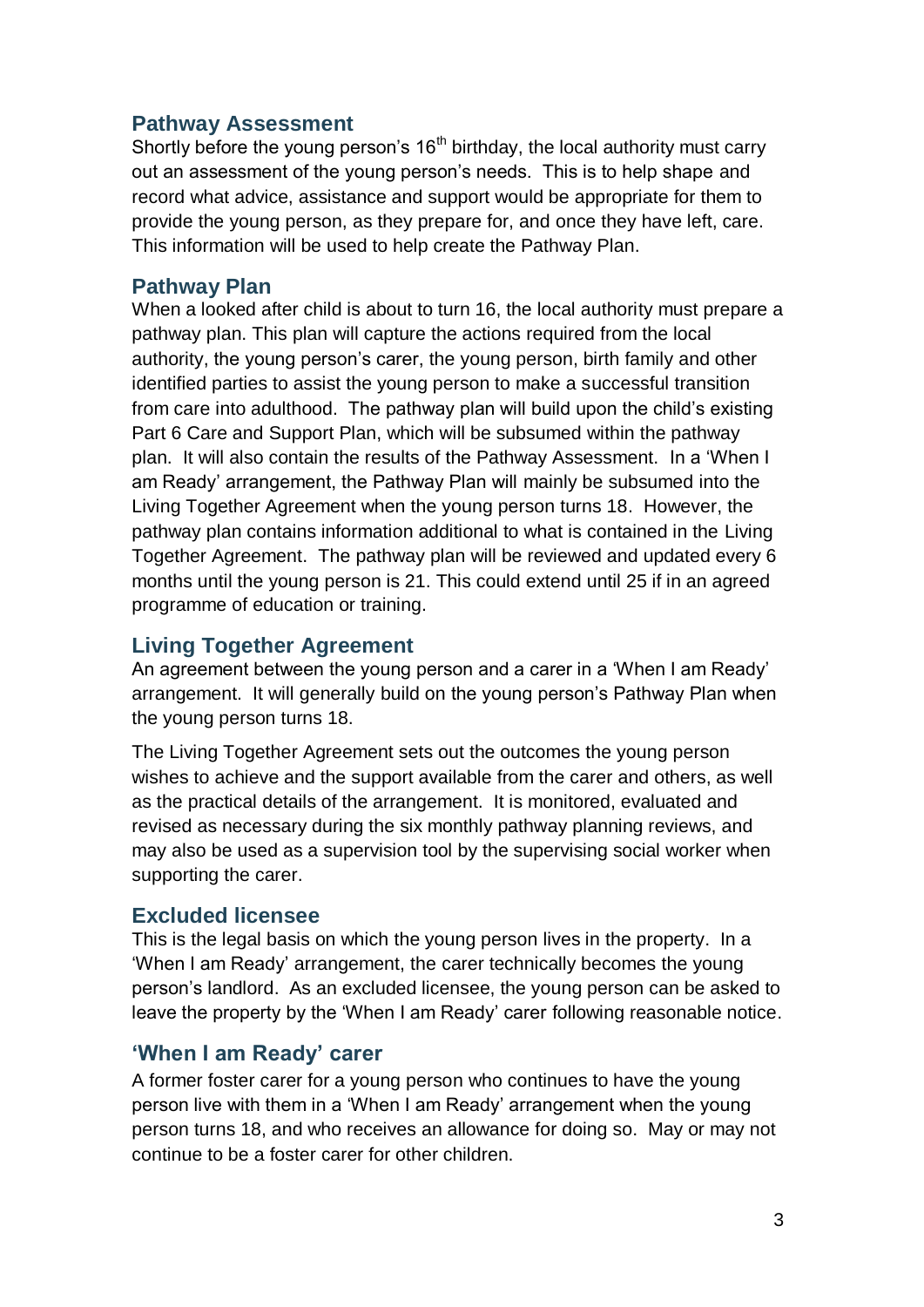# <span id="page-5-0"></span>**3. What is 'When I am Ready'?**

'When I am Ready' enables young people in foster care to continue living with their foster carers once they turn 18. It allows them to remain in a stable and nurturing family environment up to the age of 21, or up to age 25 if they are completing an agreed programme of education or training. It also provides them with the opportunity to develop their skills and confidence so they can make a successful transition to more independent living.

'When I am Ready' was set up by the Welsh Government in 2015 to prepare local authorities for their new legal duties under the Social Services and Wellbeing (Wales) Act. These new duties came into force in April 2016. Local authorities are required to set up local 'When I am Ready' schemes in line with the national guidelines set out in the Code of Practice relating to Part 6 of the Act.

The 'When I am Ready' scheme in Wales is similar in many respects to the 'Staying Put' scheme in England.

# **Why is 'When I am Ready' important?**

Evidence shows that the transition into adulthood can be more difficult for care leavers than many of their peers of a similar age. This could be a consequence of their past experiences, such as possible breaks in their education and the absence of a supportive family base. These circumstances may result in this milestone often being an abrupt event rather than a supported process. 'When I am Ready' seeks to help mitigate these factors, so care leavers are better equipped to achieve independence and to maximise their life chances.

'When I am Ready' arrangements should as far as possible replicate stable family life. A foster carer is required to care for any child placed with them as if they were a member of their own family. This expectation should also carry through into the 'When I am Ready' arrangement with the young person. Therefore, the role of the 'When I am Ready' Carer (former foster carer) should be similar to that of any other supporting parent, assisting the young person to be self-reliant by helping them to develop their independent living skills in a stable and safe environment.

This continuity will help ensure that these young people do not experience a sudden disruption to their living arrangements which could have a negative impact upon their emotional stability, education, training or employment, or upon them developing independent living skills.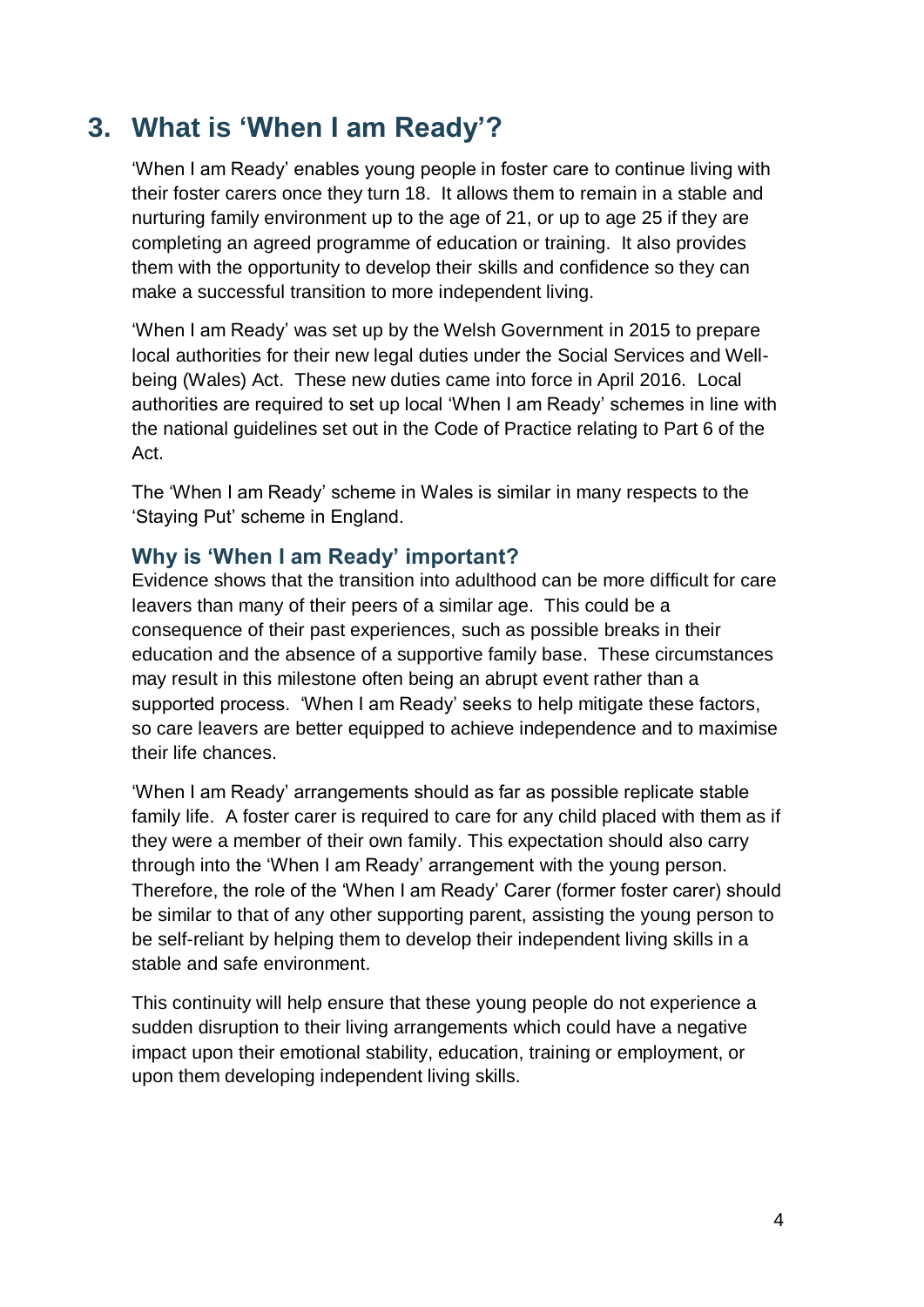# **How does 'When I am Ready' differ from foster care?**

Young people who are over the age of 18 are no longer legally 'in care' or 'looked after' by the local authority. Therefore, fostering arrangements and legislation relating to children placed with foster carers no longer applies. Local authorities assisting these young adults are no longer making a foster 'placement', but are instead facilitating a 'post-18 living arrangement' for the young person. This means that the young person is effectively lodging in the home under an 'excluded licensee' agreement with their 'When I am Ready' carer, who technically becomes their landlord. However, the over-riding principle is that it continues to be the young person's home and that he or she remains a member of the family. The relationship between the 'When I am Ready' carers and the young adult will be set out in a Living Together Agreement.

# **Summary of local authority's legal duties**

Post-18 Living Arrangements

Under section 108 of the Social Services and Well-being (Wales) Act, local authorities must:

- find out, when a 'looked after' young person is about to turn 16, whether the young person and their foster carer wish to enter into a post-18 living arrangement when the young person turns 18
- provide information to the young person, the foster carer and other interested parties, so that they can make an informed decision about entering into a post-18 living arrangement
- where the young person and his or her foster carer want to enter into a post-18 living arrangement, provide advice and other support to facilitate that arrangement.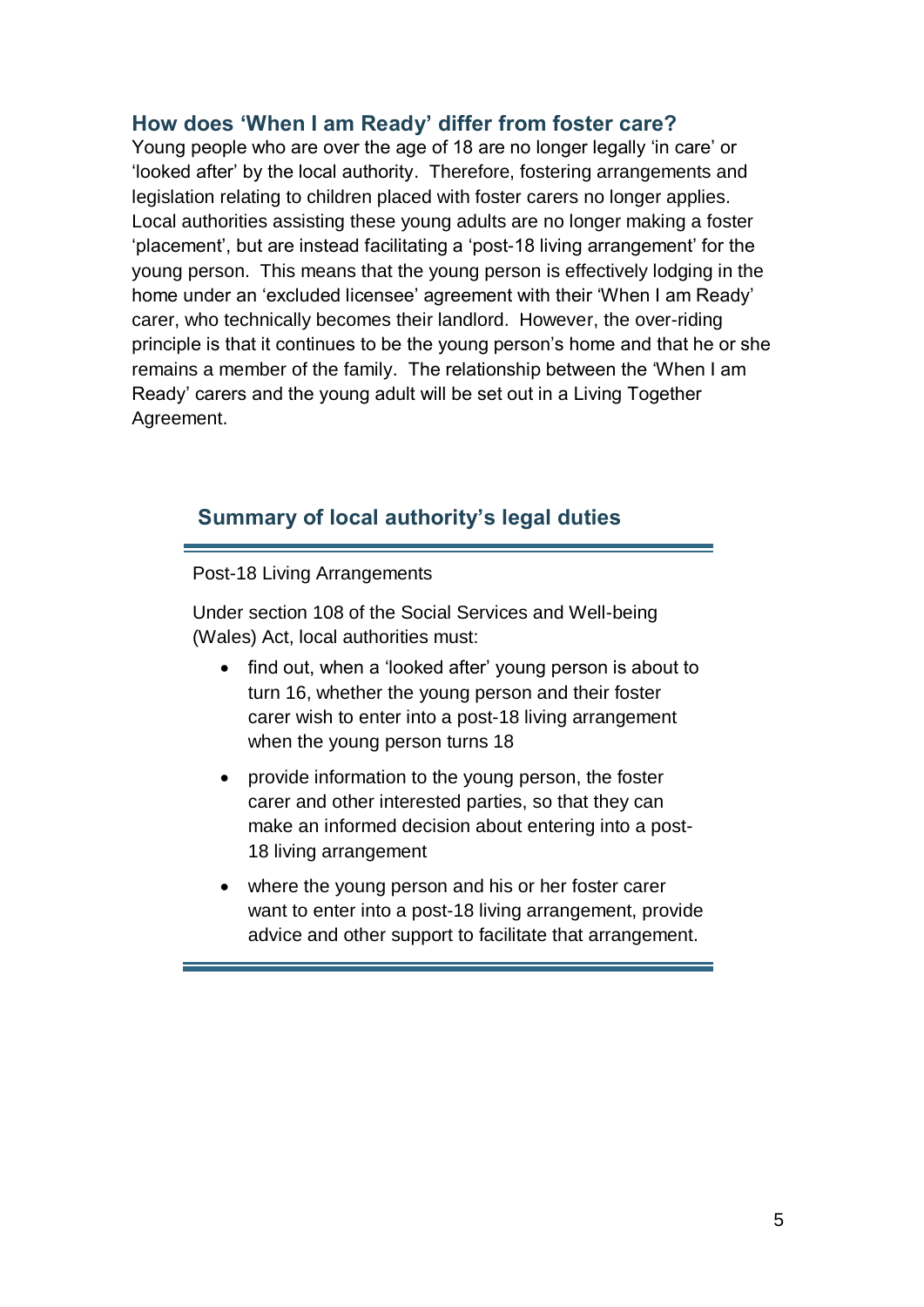# <span id="page-7-0"></span>**4. What is the 'When I am Ready' scheme trying to achieve?**

The overall outcome of the 'When I am Ready' is that a young person leaving foster care will have the time and support to develop the necessary skills and resilience to make a successful transition to independent living.

It means that:

- the young person can continue to live in a supportive family and household environment after they turn 18
- the young person will continue to have security and protection, and practical and emotional support they had when they were fostered
- the chances of the young person experiencing homelessness or housing instability are reduced
- the opportunities for the young person to access post-18 education, training and employment opportunities are maximised
- the young person can receive on-going support and can develop the necessary emotional and practical skills before they are required to live independently
- the young person develops the confidence to move into independent living
- the young person can exercise their voice and have control over the timing of their transition from care, and is not obliged to leave their former foster family before they feel ready to do so.

These aims complement the Welsh Government's 'National Outcomes Framework' developed to support the Social Services and Well-being (Wales) Act 2014<sup>2</sup>. What this means for each young person will depend on their particular needs and circumstances. This will need to be explored with the young person and their carer during discussions about setting up the 'When I am Ready' arrangement. These individual aims and outcomes should be made clear in the young person's pathway plan, and will help shape the Living Together Agreement between the young person and their carer. They will also form the basis for monitoring the progress of the arrangement, and evaluating its success.

It is vitally important that these individual aims and outcomes are aspirational for the young person, and enable them to move on successfully once the 'When I am Ready' arrangement comes to an end, at whatever age. It is not just about allowing a young person to stay put, but enabling them to make a successful transition to more independent adult living in a way that is right for them and with the support they need.

Annex 2 contains a helpful summary of what success should look like, based on work that was done with young people and foster carers across Wales.

 2 <http://gov.wales/docs/phhs/publications/160106pt6en.pdf> (Part 6, pages 8 – 9 and page 130)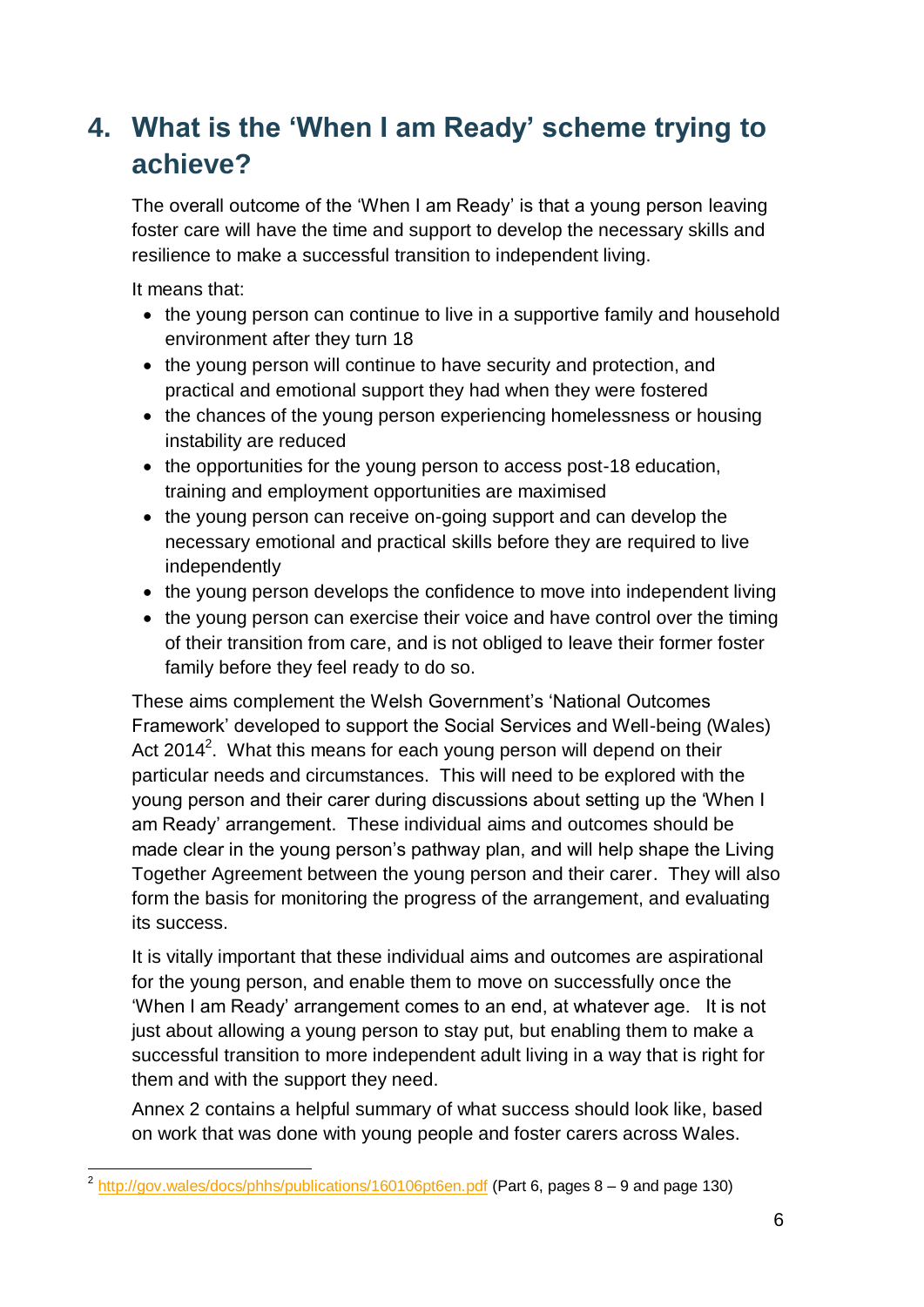# <span id="page-8-0"></span>**5. Who is eligible for the 'When I am Ready' scheme?**

All looked after children who have been placed in foster care by their local authority, and who are approaching the age of 18, are eligible to be considered for the 'When I am Ready' scheme.

'When I am Ready' arrangements may be made where:

- the young person was looked after immediately prior to their 18th birthday and was living with foster carers in a placement arranged by the local authority.
- the carers were acting as approved foster carers for the young person immediately prior to their 18th birthday
- the young person and the foster carers both wish to enter into a 'When I am Ready' arrangement, and the arrangement has been set out in the young person's pathway plan
- the local authority is satisfied that such an arrangement is not inconsistent with the young person's well-being
- a proportion of the allowance paid to the 'When I am Ready' carer will be paid for by the local authority.

'When I am Ready' arrangements can therefore cover all young people who were previously in foster care, and who were looked after immediately prior to their 18th birthday, as long as the above criteria are met.

A young person does not have to be undertaking full- or part-time education, training or employment in order to access 'When I am Ready'. However, there is a clear expectation that the young person will commit to developing their range of skills to prepare them for future independent living. There is also a clear expectation on the carer to support the young person to achieve this.

The focus of 'When I am Ready' must be upon helping the individual young person leaving foster care to make a successful transition into adult living in a way that is right for them.

# **Are disabled young people eligible for 'When I am Ready'?**

Yes, they are. Young disabled people can move into a 'When I am Ready' arrangement with their foster carer when they turn 18 if this is in their best interests and can continue to meet their assessed needs as identified in their care and support plan.

The decision about 'When I am Ready' will depend upon individual circumstances. Where it is clear, from the pathway assessment and planning process, that a young disabled person in foster care will never be able to live independently as an adult, it may be more appropriate to make alternative arrangements for when the young person turns 18. However, the same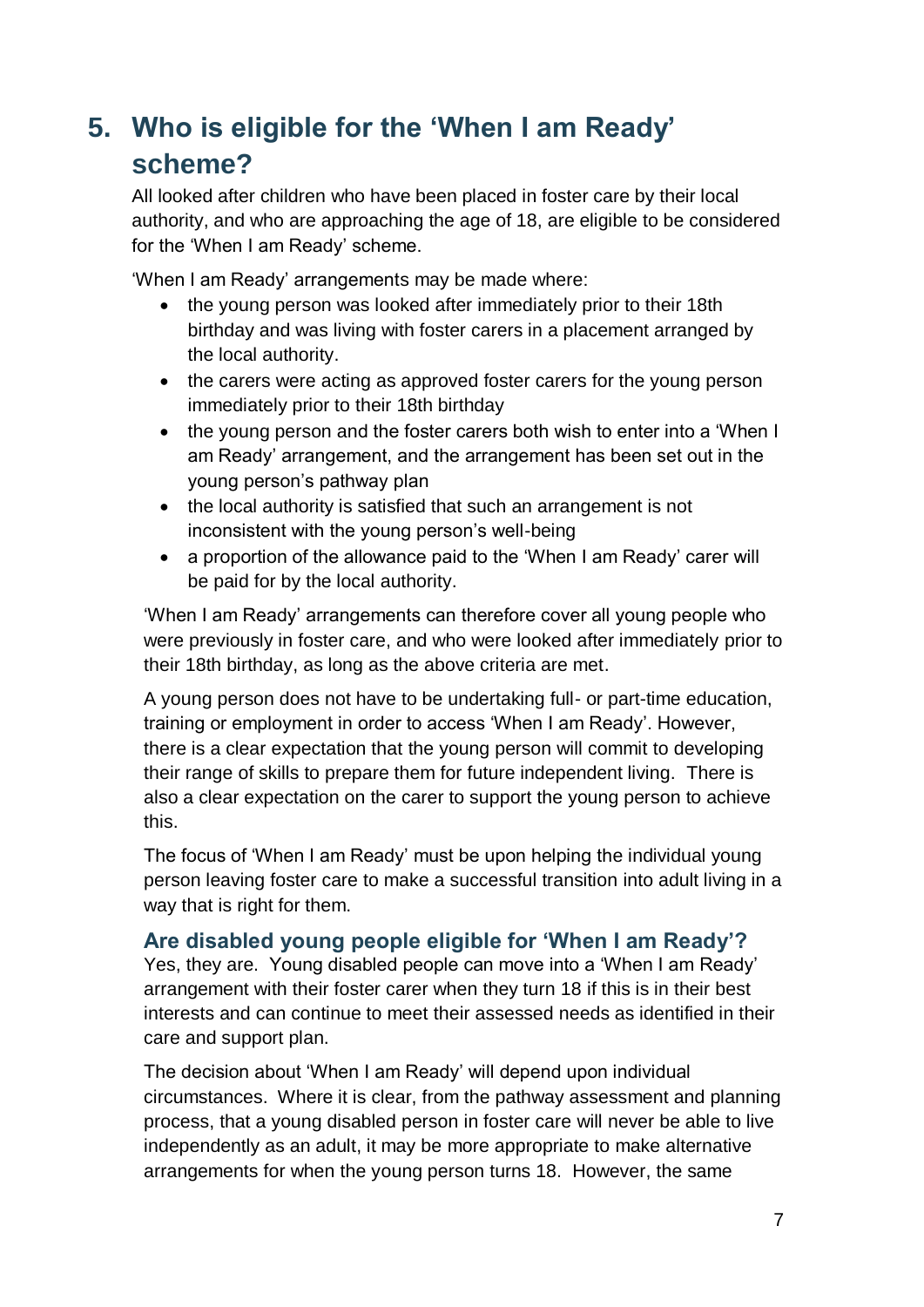considerations apply as for any other young person with capacity to make decisions about their own lives. For example, the long term plan may be to move the young person into an adult placement ('Shared Lives') scheme, but the young person does not feel ready to move into this at 18 and wishes to stay with their former foster carer in a 'When I am Ready' arrangement until they have developed further skills and confidence.

Children and adult social services must work together as part of the pathway assessment and planning process, to find the most appropriate longer-term arrangement a young disabled person. 'When I am Ready' should never be used as a temporary solution to cover delays in assessment or care and support planning. It must always be a positive choice on behalf of the young person and their carer, and seek to achieve the outcomes set out in section 4 above.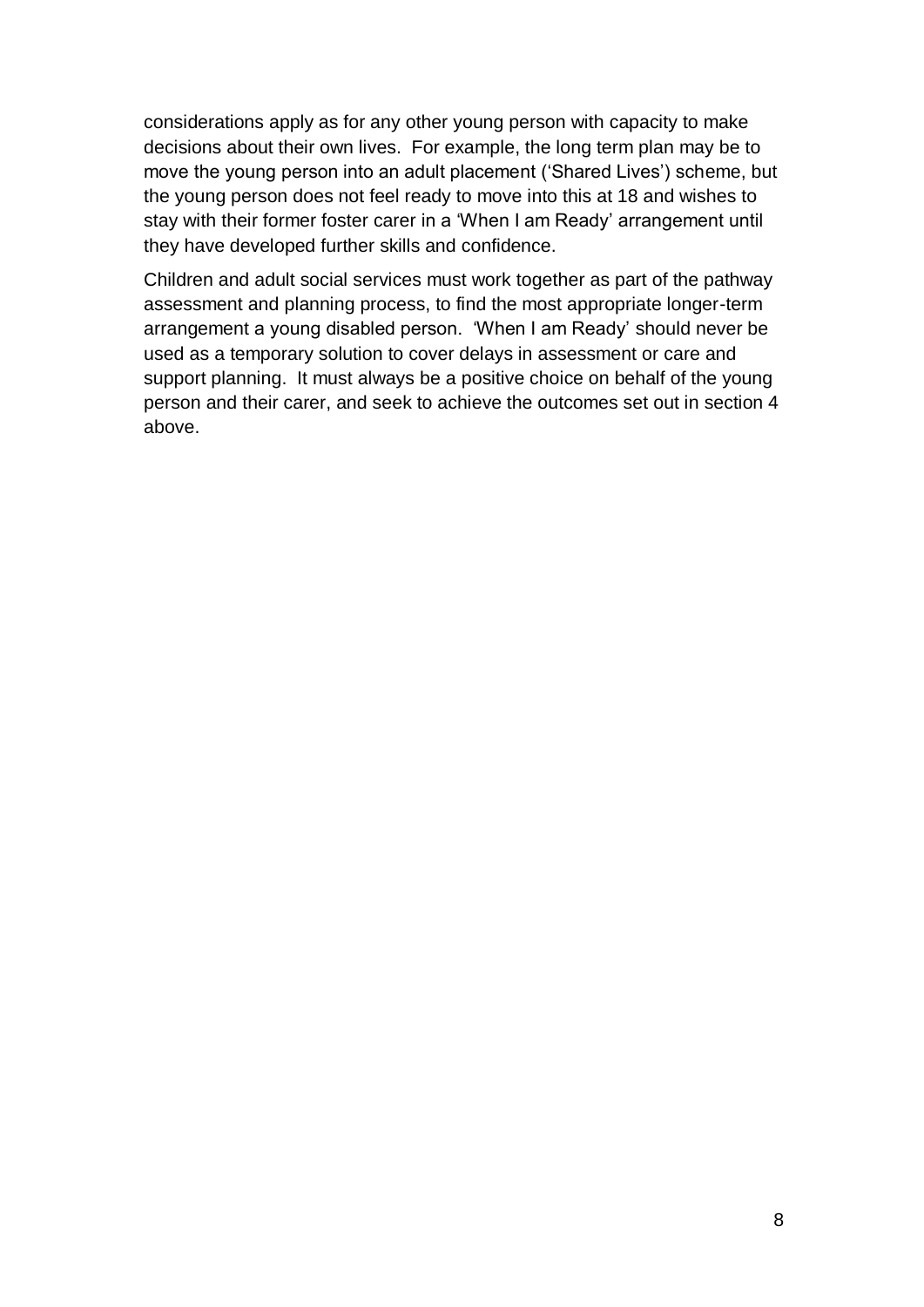# <span id="page-10-0"></span>**6. Duration of a 'When I am Ready' arrangement**

A 'When I am Ready' arrangement can continue until the young person reaches 21 (provided they have been continuously living in the arrangement since their 18<sup>th</sup> birthday). It can also be extended until their 25th birthday if they are in an agreed programme of education or training. However, the exact timing of when an individual arrangement ends will depend on the individual circumstances of the arrangement. The circumstances in which an arrangement may end, and the implications for both parties, should be explored during the Living Together Agreement meetings. The list below highlights how an individual arrangement can be terminated.

# **1. Planned early exits**

Planned early exits by any party should include a reasonable notice period of 28 days (four working weeks), in which time the carer continues to receive their 'When I am Ready' allowance. The exit may be triggered by:

- the young person wishing to leave the 'When I am Ready' arrangement
- the 'When I'm Ready' carer no longer wishing to continue the arrangement
- the local authority deciding that the arrangement is no longer in the best interest of the young person and withdrawing support.

# **2. Exits triggered by 'When I am Ready' criteria**

In any event, the 'When I am Ready' arrangement must end when:

- the young person reaches their 21st birthday and they are not in an agreed programme of education or training, or
- $\bullet$  the young person (aged 21 25) completes their agreed programme of education or training, or
- the young person who is still taking part in an agreed programme of education or training reaches the age of 25.

#### **3. Unplanned exits and evictions**

There may be many reasons for unplanned exits, such as a sudden and irreparable breakdown of the arrangement. Some arrangements may also end with immediately effect. In cases where the young person leaves with immediate effect the local authority may wish to provide a 'cooling off' period of 28 days to allow for a reconciliation between the parties. In cases where the carer is forced to evict the young person, and living through a notice period could put people in danger, the local authority may consider paying the carer for the 28 days' following the eviction.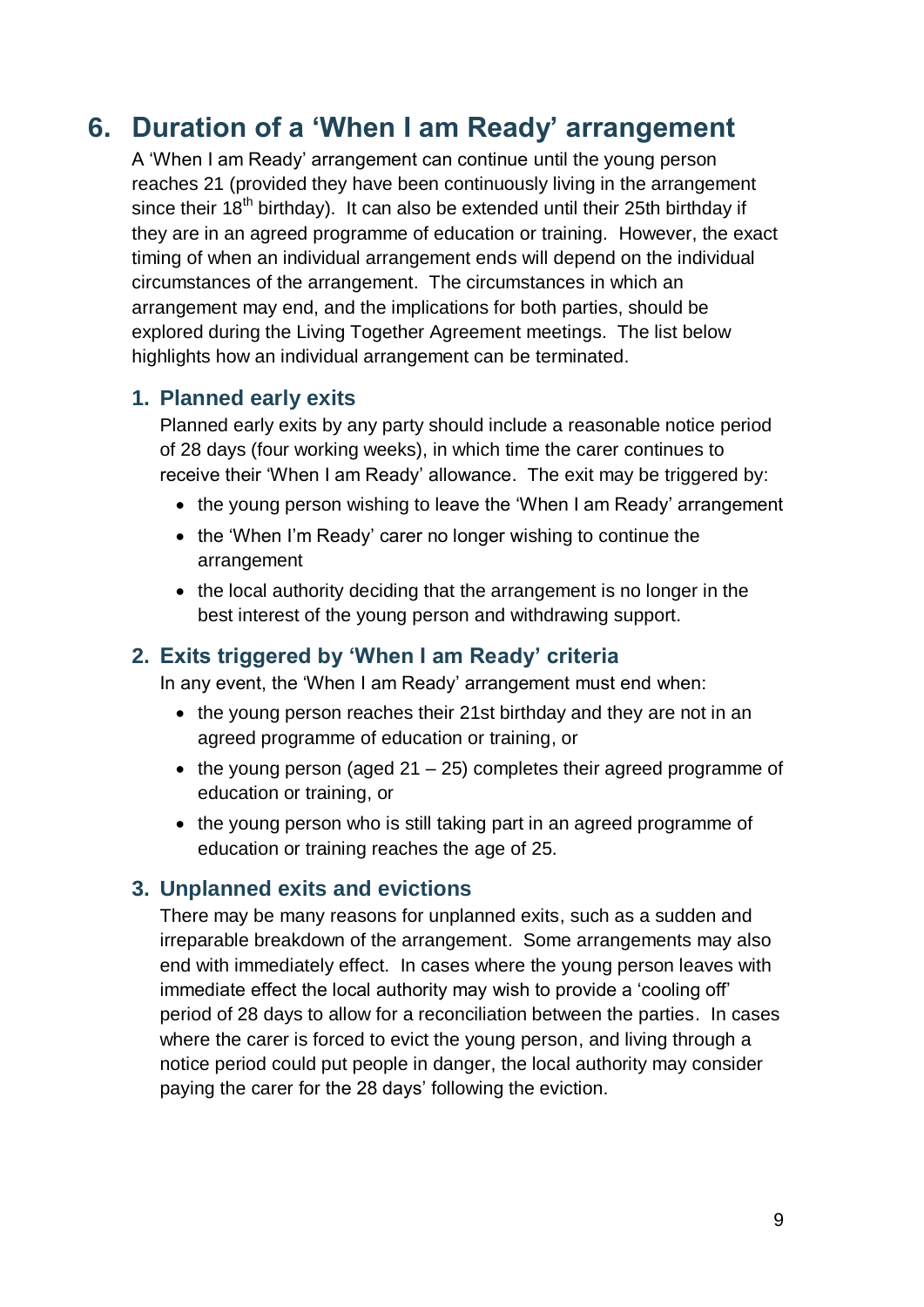# <span id="page-11-0"></span>**7. Making a 'When I am Ready' arrangement**

The diagram below maps the transition from foster care to 'When I am Ready'. This is an ideal model representing best practice through structured early planning. While different local authorities may have slightly different transition processes, they may wish to consider the outline process below. On the following page there is information flow diagram.

# **Transition from foster care to 'When I am Ready'**

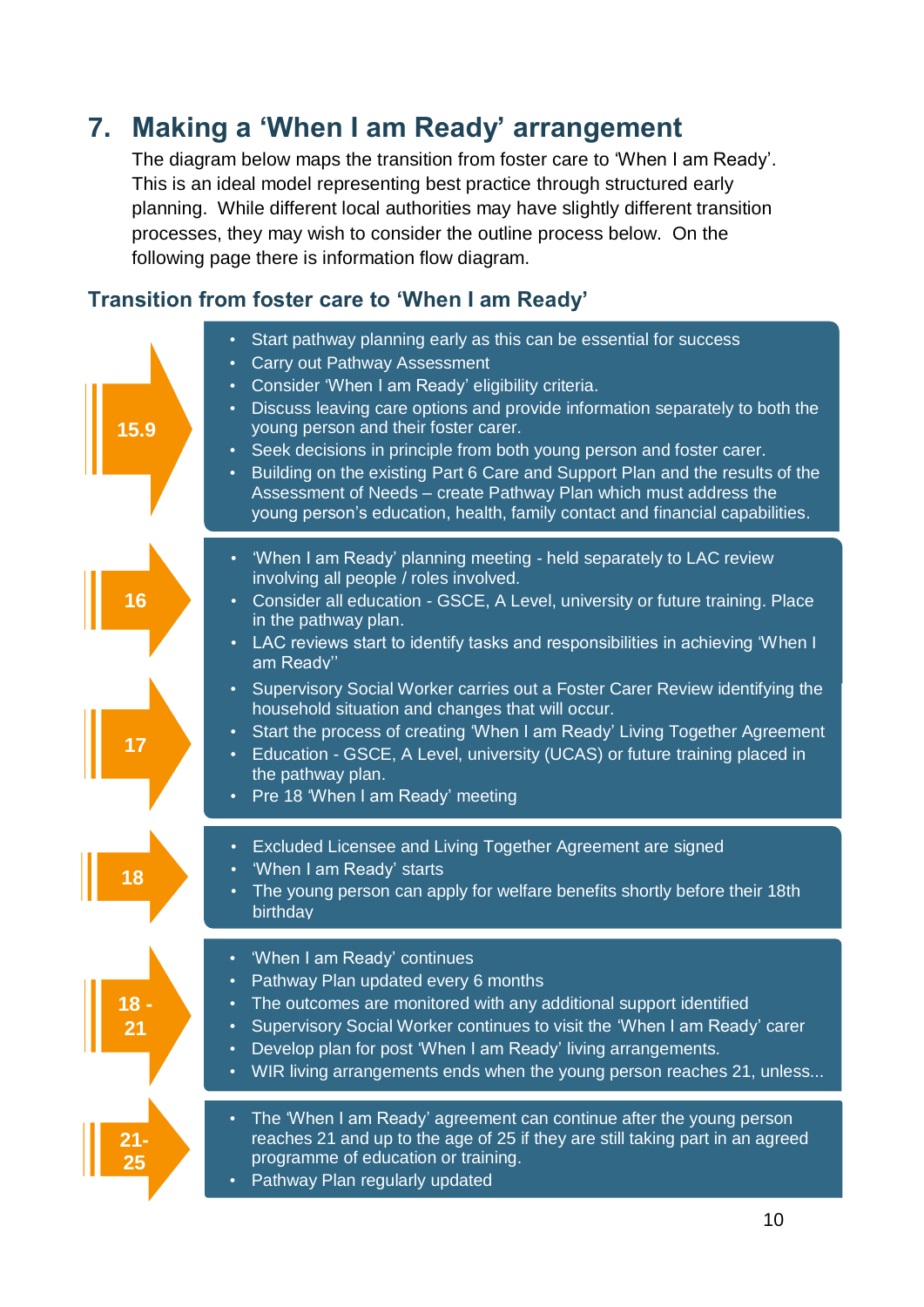# **Information flow**



# **Part 6 Care and Support Plan**

The Part 6 Care and Support Plan feeds in all the key information from child's developmental needs assessment, and any other assessments. This includes:

- Identified outcomes for the young person's development and the actions to be taken by those who support the young person to achieve those outcomes.
- Needs that will be met through the delivery of care and support.
- How progress towards achieving these outcomes will be monitored and measured.
- Contents of the young person's Personal Education Plan, health plan, and details of family contact and financial capabilities.
- All feed into the Pathway Plan

#### **Pathway Assessment**

As the young person approaches 16 the local authority must carry out an assessment of their needs. This is to help shape the advice, assistance and support they, and others, will provide. This information will be used to help create the Pathway Plan.

#### **When I am Ready meetings**

The 'When I am Ready' planning meeting should identify, consider and address any issues relative to the foster carer, young person and the 'When I am Ready' arrangement. These will be held when required and will feed into pathway



# **Pathway Plan**

plan<br>plan<br>plan

When a looked after child is about to turn 16, the local authority must prepare a pathway plan. This plan will capture the actions required from the local authority, the young person's carer, the young person, birth family and other identified parties to assist the young person to make a successful transition from care. This plan will be reviewed and updated every 6 months until the young person is 21. This could extend until 25 if in an agreed programme of education or training.

**18th birthday**

#### **Living together agreement**

11<br>111 - Johannes<br>111 - Johannes Building on information recorded in the pathway plan, the Living Together Agreement outlines the tasks, responsibilities and financial obligations for both the young person and the carer. Importantly, it also outlines the desired outcomes for the young person and where support to achieve these outcomes will come from. Along with the Excluded Licensee agreement It is signed on the young person's 18th birthday marking the commencement of 'When I am Ready'.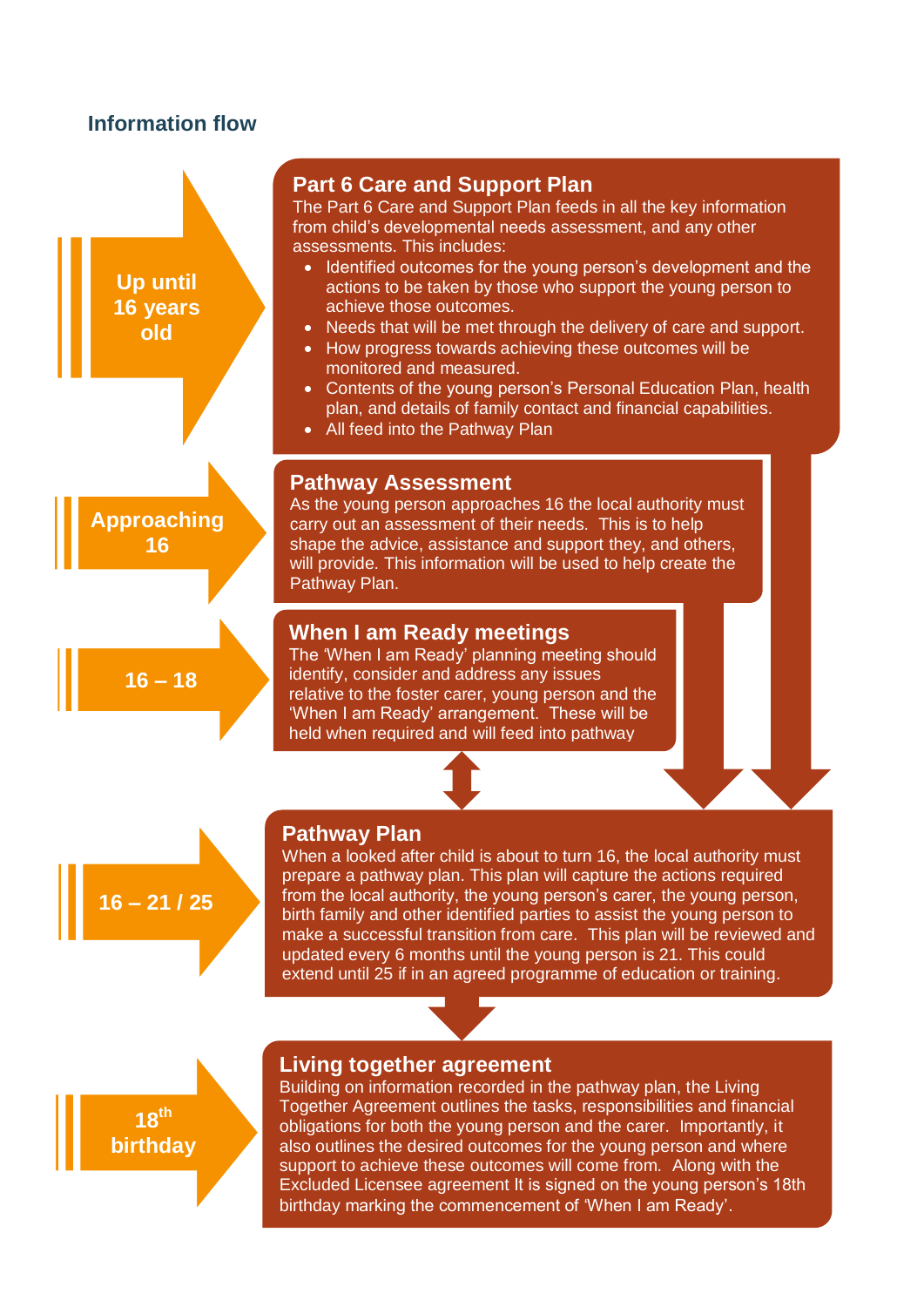# <span id="page-13-0"></span>**a. Age 15.9 – Pathway Assessment to Pathway Plan**

When the young person is approaching their 16th birthday, a Pathway Assessment must be carried out by the local authority. This assessment will focus on what advice, assistance and support is required for that young person to progress successfully from being in care to being a thriving independent adult. The results of this assessment will help shape the contents of the Pathway Plan.

#### **Focus on independent living**

While local authorities are always expected to support a 'When I am Ready' arrangement, as long as they meet the eligibility criteria, they also have to take into account the wellbeing of the young person involved. For example, if the young person has very severe learning difficulties which prevent them from living independently as an adult, placing them on a scheme where independence is the desired outcome may not be in their best interests. In these circumstances children and adult social care services may need to work together to make alternative post 18 arrangements.

#### **Discussions held separately**

From the earliest opportunity, both the young person and their foster carer need to fully understand the nature of the 'When I am Ready' arrangement. Information must be made available in appropriate and accessible formats to both parties and the scheme should be adequately explained to them in separate meetings. The purpose of this is to fully ascertain that both parties understand what a 'When I am Ready' arrangement is, what is expected of them, the financial implications and whether they feel it is right for them. Care should be taken that the positive aspects of being in a 'When I am Ready' arrangement are not diminished by the new legal and financial terminology.

**A young person should not be expected to decide whether they will want this arrangement until they are ready to do so.** Neither is it always possible for foster carers to make firm commitments regarding the future, especially if circumstances are likely to change. Therefore, all decisions made at this point are decisions in principle and should be written into the young person's pathway plan. Empowered decisions are key to success. Every looked after young person has a right to a Personal Adviser, and if required, the young person should be offered the service of an independent advocate to support the young person throughout this process.

It may be of value to hold discussions with the foster carer first, to avoid the young person having any false expectations of staying post 18 if their foster carer is not willing or able to enter such an arrangement.

#### **Frequently asked questions**

The tables on the following page reflect the most commonly asked questions by foster carers and young people. Many of the answers to these questions can be found in this document and the local authorities 'When I am Ready'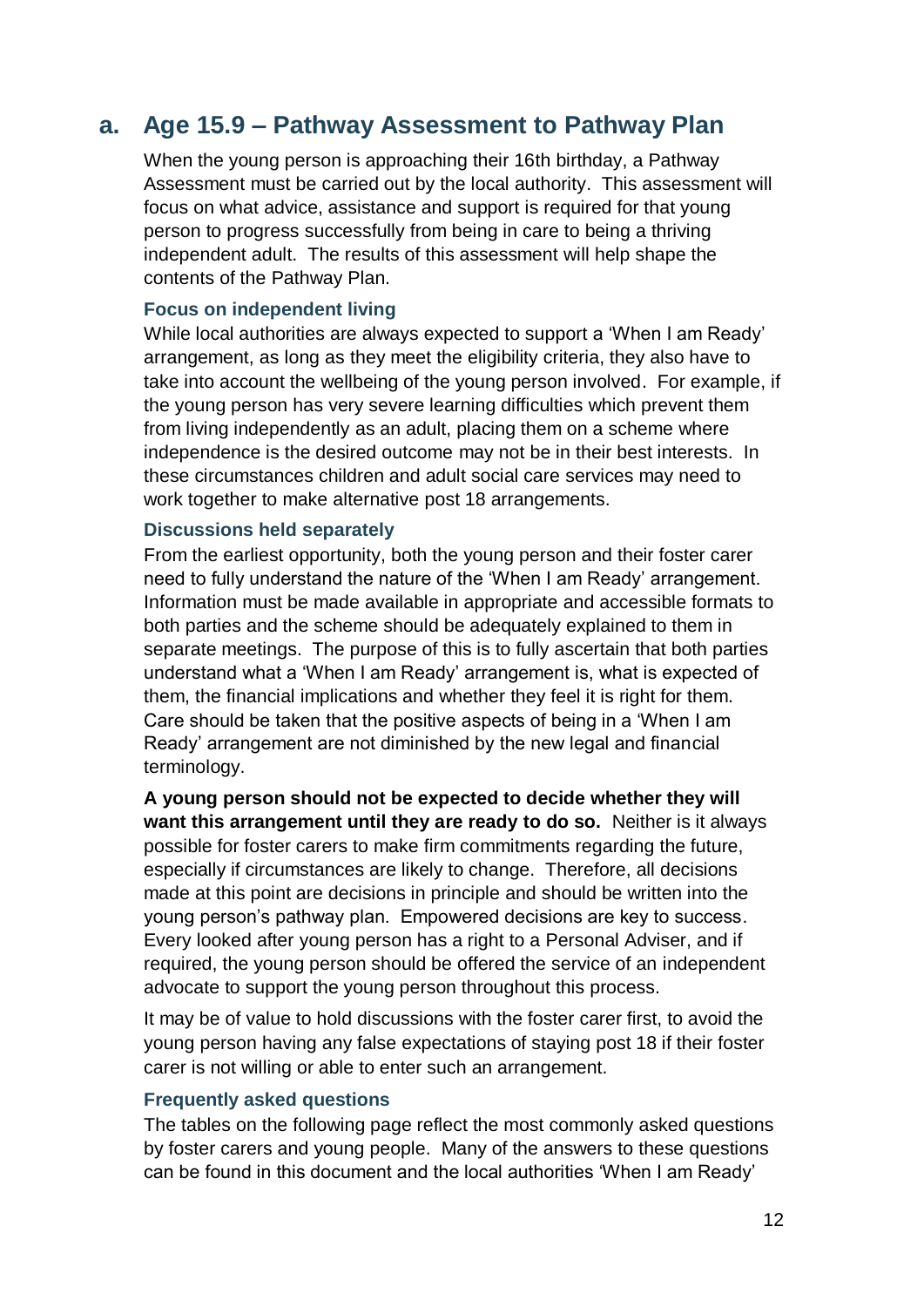policies and procedures. People providing support to carers and young people should equip themselves with answers that reflect the way the local authority is administering the 'When I am Ready' scheme. This list can be developed as the local authority creates more arrangements.

#### *Frequently asked questions…*

| <b>Young Person</b>                                    |  |
|--------------------------------------------------------|--|
| 'When I am Ready'                                      |  |
| What is 'When I am Ready'?                             |  |
| Why can't I still be fostered?                         |  |
|                                                        |  |
| What are my other options?                             |  |
|                                                        |  |
| <b>Living arrangements</b>                             |  |
| What is a living together agreement? Who<br>writes it? |  |
|                                                        |  |
| What is independent living?                            |  |
| Can I have my own key?                                 |  |
| Can you come home drunk?                               |  |
| Who cooks my food?                                     |  |
|                                                        |  |
| What if I get pregnant?                                |  |
| Can you have friends to stay?                          |  |
| <b>Finance</b>                                         |  |
| Will I have my own bank account that no one            |  |
| can take money from?                                   |  |
| Where do I get the money from?                         |  |
| Why do we have to pay them money?                      |  |
|                                                        |  |
| What do I have to pay for?                             |  |
| Who decides what to pay?                               |  |
| Is there a list or something that I can look at to     |  |
| know what I have to pay for?                           |  |
| What if I can't / won't pay my bills?                  |  |
| Do they still buy your clothes?                        |  |
|                                                        |  |
| Will my carers still pay for my holidays and           |  |
| presents?                                              |  |
|                                                        |  |
| Do they still buy me Christmas and birthday            |  |
| presents?                                              |  |
| <b>Support</b>                                         |  |
| Will I still get any support?                          |  |
| Who will help me if things go wrong?                   |  |
| Will I still have to have LAC meetings?                |  |
| How do I get to appointments?                          |  |
| How will my family get to visit me?                    |  |
|                                                        |  |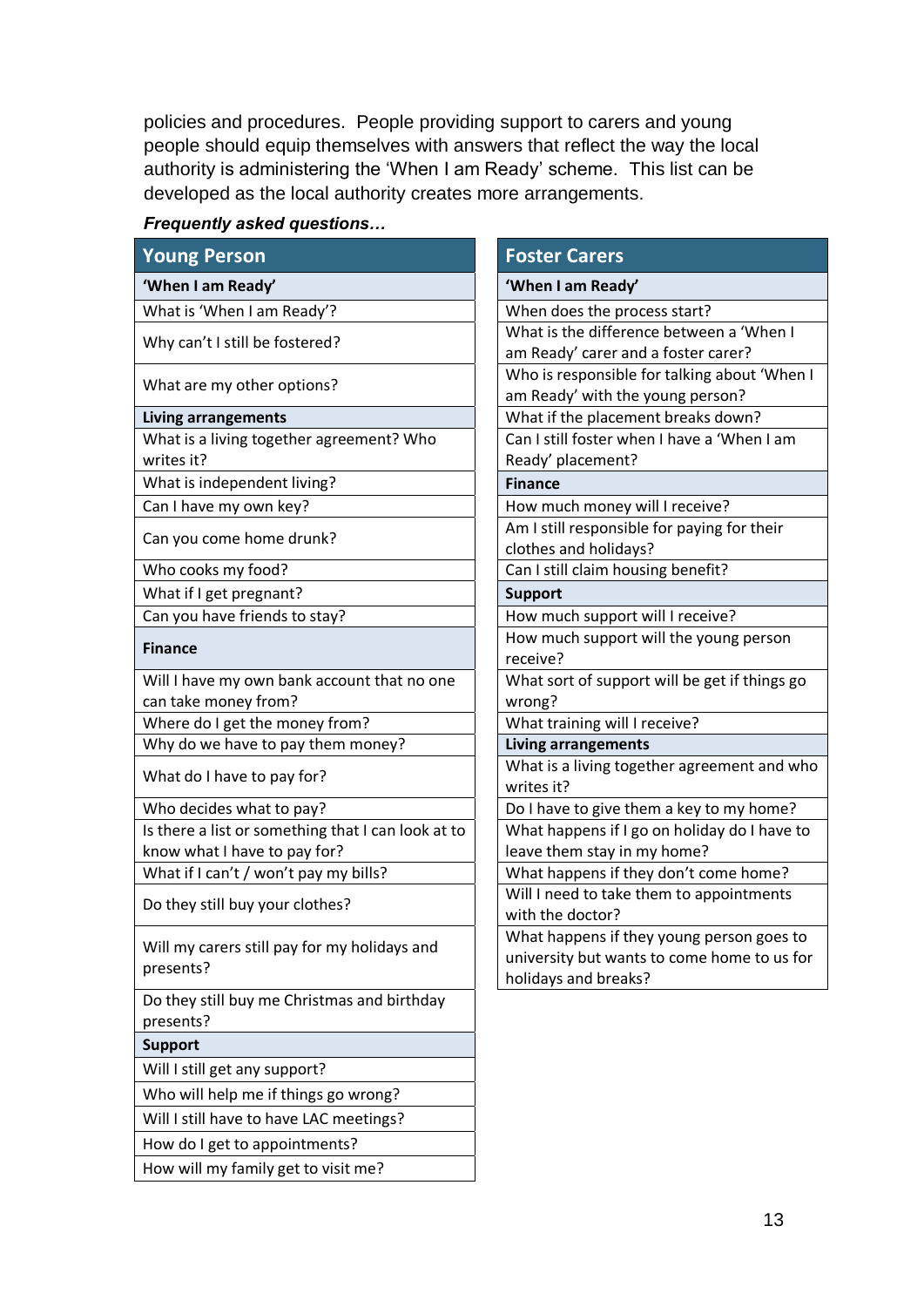Section 13 outlines what success looks like to young people and foster carers. This information, together with the answers to the frequently asked questions, can be very useful in shaping conversations with the young person and their foster carer.

# **What happen when there is no commitment from the foster carer?**

Following these early discussions, it may be clear that while the young person is keen to enter a 'When I am Ready' arrangement, it may not be possible for this to happen with their existing foster carer for the following reasons:

- the foster placement is in danger of breaking down before the young person's 18th birthday
- the young person is keen to enter a 'When I am Ready' arrangement but not with their current foster carer
- the young person's current foster carer does not wish to commit to a 'When I am Ready' arrangement.

In such circumstances, the local authority should explore moving the young person to a new foster placement where a 'When I am Ready' arrangement is possible, if this is what the young person wants.

However, there may be circumstances where it becomes apparent that a foster carer is open to the possibility of 'When I am Ready' arrangement, but does not feel able to commit for financial or other reasons. If the young person is keen to continue the relationship, and the local authority considers this to be in the young person's best interests, further discussions will be necessary to see if the foster carer's concerns can be overcome so the arrangement can go ahead.

# **Discussions with young people in residential accommodation**

There is currently no provision for young people in residential accommodation (children's homes) to stay within that setting beyond their 18th birthday. Young people in residential accommodation **must also be informed** about the 'When I am Ready' scheme as part of the pathway assessment and planning process. If the young person wishes to move into a 'When I am Ready' arrangement, and the local authority considers this to be in their best interests, then the local authority should consider moving the young person into a foster placement which could become sufficiently stable before their 18th birthday, in anticipation of this becoming a 'When I am Ready' arrangement.

# **What happens when there is no commitment from either party?**

Entering into a 'When I am Ready' arrangement is a big decision, and there may be some occasions when a young person and their foster carers do not feel able to commit to this straightaway. They may also change their minds between the ages of 16 and 18. It is therefore important to maintain the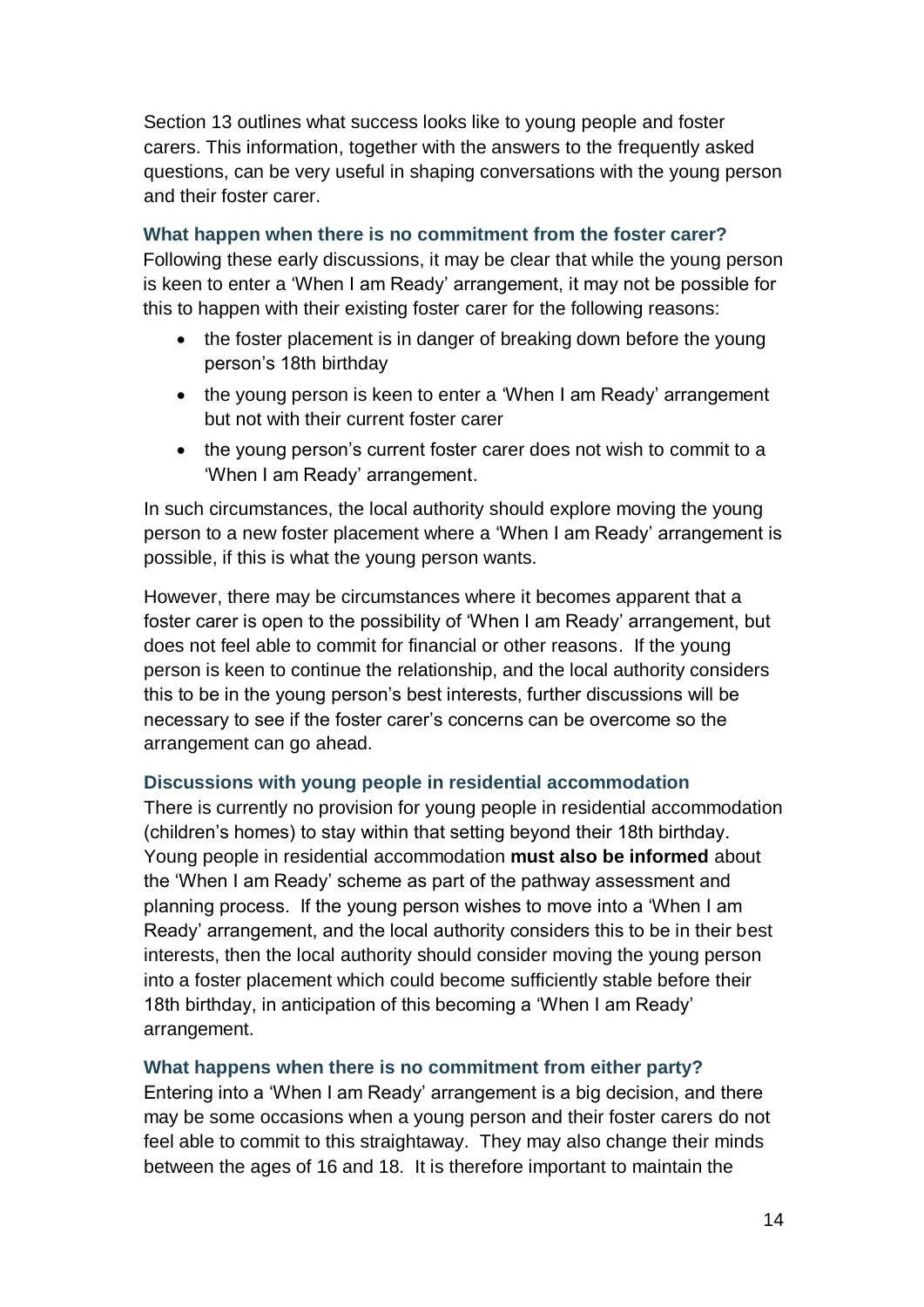dialogue with the young person and foster carers, and to consider at each review whether anything has changed to make a 'When I am Ready' arrangement possible. This will include exploring with the young person and their carers any concerns or barriers to entering into an arrangement. However, both parties will need to be fully committed before a 'When I Ready' arrangement can be put in place.

Whenever a 'When I am Ready' arrangement does not go ahead, the reasons for this should be made clear and recorded so that both the young person and the foster carer have a clear record as to why decisions were made.

#### **Pathway Plan**

The 'Pathway Plan' will contain the information developed through this pathway needs assessment, building on, and subsuming their Part 6 Care and Support Plan once the young person reaches 16. This plan must then be explained and provided to the young person and reviewed every 6 months.

# <span id="page-16-0"></span>**b. Age 16 – 'When I am Ready' Planning Meeting**

Once it is clear the young person and their foster carer wish to enter into a 'When I am Ready' arrangement, you will need to set up meetings to plan the details of the arrangement. It is good practice to keep these separate from LAC review meetings, as LAC reviews have a wider function. The meetings should, however, be mutually supportive, and you may wish to consider holding the LAC review and the 'When I am Ready' planning meeting consecutively on the same day. This will help maximise attendance, and should facilitate a rapid response from the LAC team to any issues identified in the planning meeting.

# **'When I am Ready' Planning Meeting**

The purpose of the 'When I am Ready' planning meeting is to identify, consider and address any issues relative to the foster carer, young person and the 'When I am Ready' arrangement. The meeting should include the young person, foster carer, young person's social worker, supervising social worker, independent reviewing officer, personal advisor and any others who may be involved in creating the 'When I am Ready' arrangement. Different tasks will be identified and assigned to the appropriate local authority staff member.

If there is any possibility that the young person could go on to higher education, this should be discussed immediately, as there are financial implications which may seriously affect the foster carers willingness or ability to enter a 'When I am Ready' arrangement. See section 10.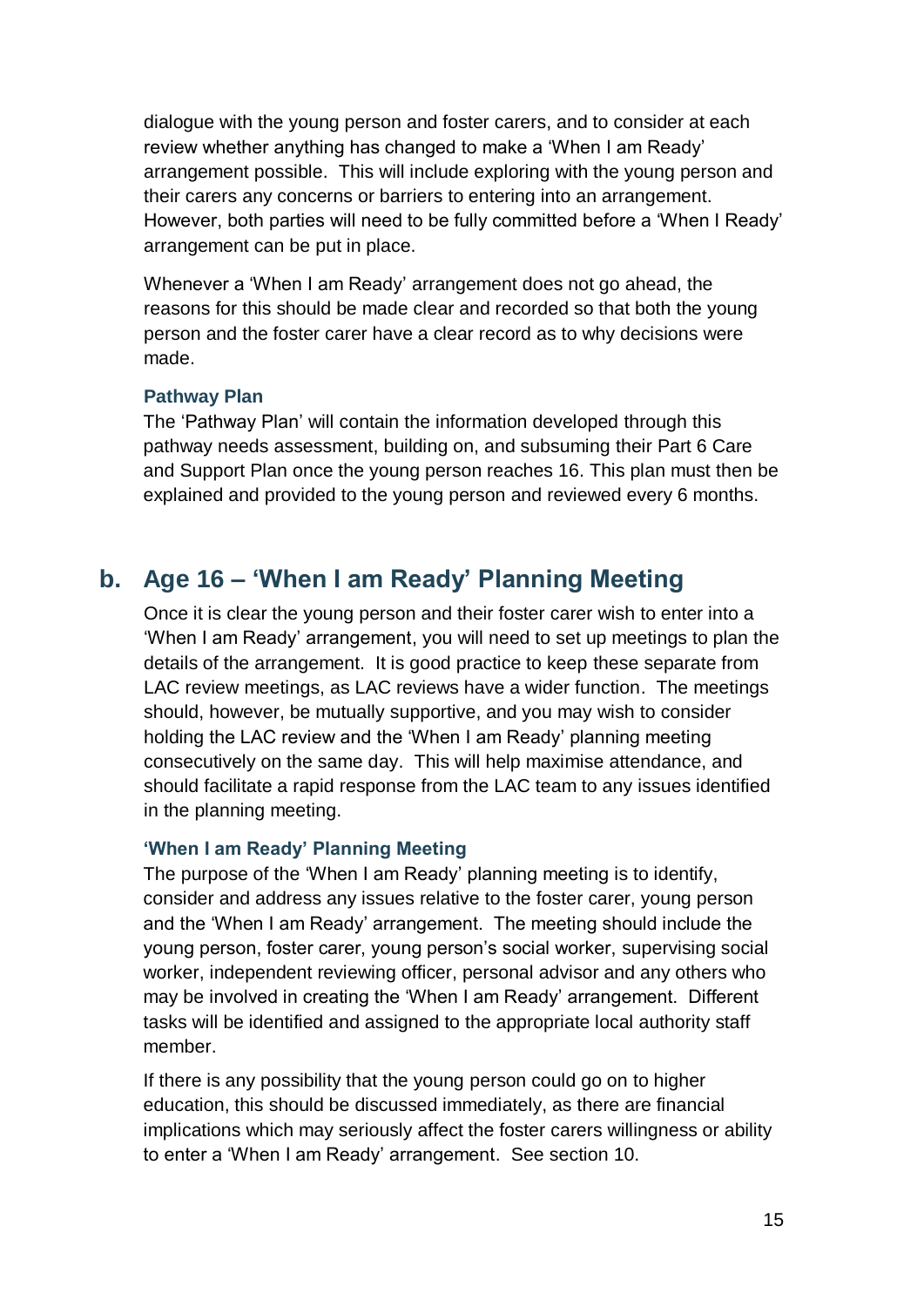Further meetings may be needed to discuss understanding and commitment to living within a 'When I am Ready' arrangement. At this point, the financial implications of the 'When I am Ready' arrangement must be fully laid out and explained to both the young person and the carer. Full knowledge of the financial implications may result in the carer deciding not to go ahead with the scheme, triggering the search for a new placement.

Recognising that events and relationships change, it is important that alternative leaving care plans are considered and also shared at the LAC review.

# **LAC reviews**

Young people who have been looked after for more than 13 weeks are entitled to support until at least the age of 21 or 25 when they remain engaged in education or training, and this continues until the end of the agreed programme as set out in their pathway plan. Where 'When I am Ready' is the preferred post 18 living arrangement, the LAC reviews should be supportive of that process and identify tasks and responsibilities for achieving a successful transition. Contingency plans should also be considered.

# <span id="page-17-0"></span>**c. Age 17 – Putting things in place.**

The supervisory social worker should carry out a **Foster Carer Review** identifying the household situation and changes, including safeguarding issues, that will occur if the 'When I am Ready' arrangement goes ahead.

Where there are likely to be other children in foster placements in the household, you will need to arrange a DBS check on the young person entering into the 'When I am Ready' arrangement. This reflects their status as an adult in the household. Where the DBS check highlights a potential risk, you will also need to undertake a risk assessment. There must also be a return to the fostering panel due to the change of circumstances. These processes can take time, so it is important that they enacted quickly, so as not to put the 'When I am Ready' arrangement at risk. See section 12 of this document.

# **Living Together Agreement**

The Living Together Agreement outlines the tasks, responsibilities and financial obligations for both the young person and the carer. It should also include the names of all those who will support the young person, the carer, and the nature and scope of that support. Importantly, it also outlines the desired outcomes for the young person. Care should be taken to ensure that the plan is written in a way that is clear and accessible to everyone.

To give ample time to develop this agreement, the local authority should arrange a Living Together Agreement meeting at least six months before the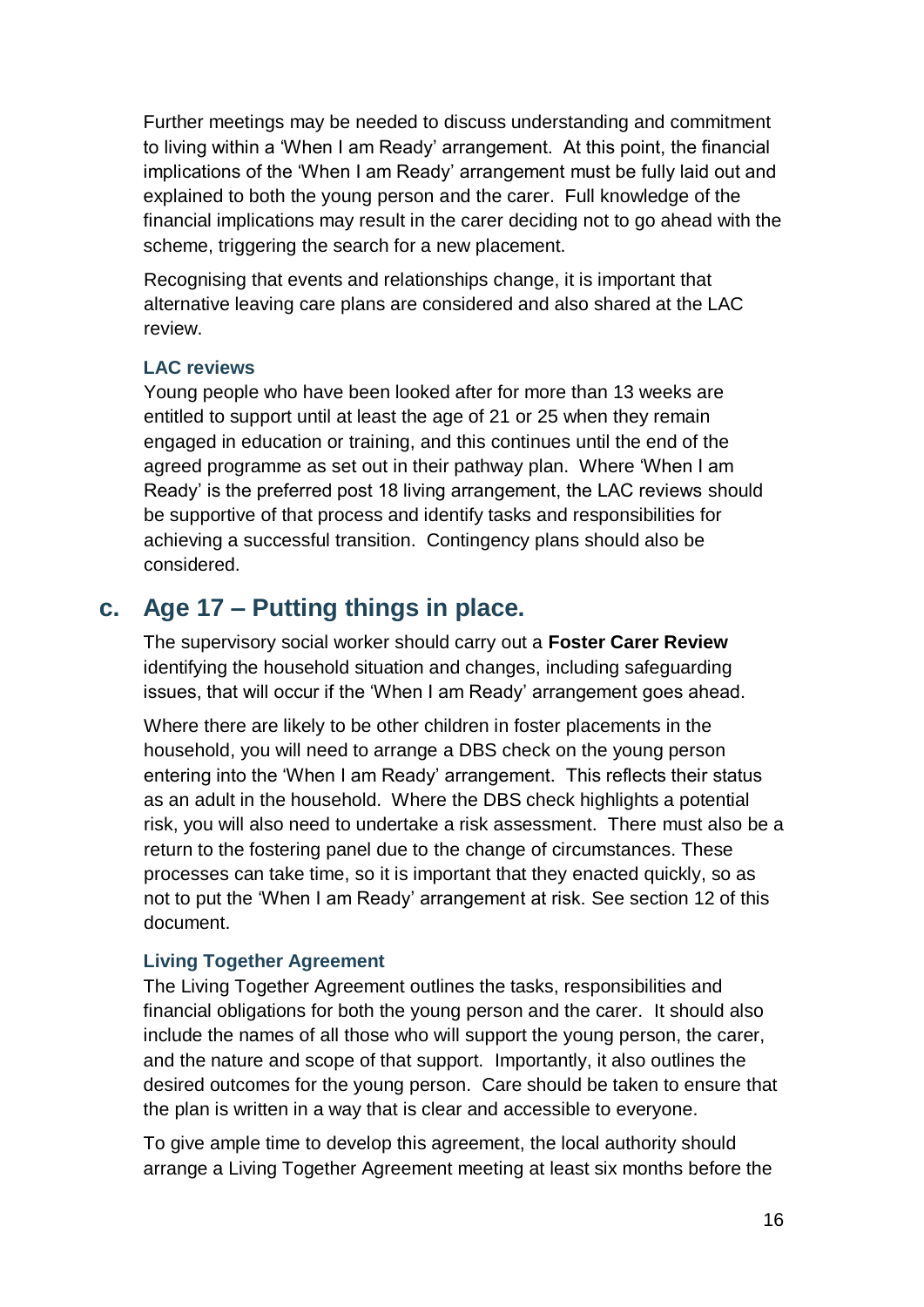young person is 18. The young person, foster carers, personal advisers, the young person's social worker and the fostering supervising social worker should all attend the meeting.

Young people in care will have a 'Placement Plan'. This forms part of the Part 6 Care and Support Plan and when the young person reaches 16, the contents of the placement plan will be subsumed into the Pathway Plan. It outlines the day-to-day living arrangement that pertains to that placement, and while this plan can be developed into the 'Living Together Agreement', its ethos will change fundamentally as the new agreement will be between two adults. It will have clear desired outcomes of assisting the young person to have the practical, emotional and behavioural skills to thrive as an independent adult.

The approach to drawing up a Living Together Agreement should be sensitive to the feelings of those involved and proportionate to their particular circumstances. The degree of detail is required in each case will depend upon the nature of the existing relationship between the young person and their carer, and how much this might change.

The Living Together Agreement may include:

- the outcomes the young person wishes to achieve
- identification of the skills / tasks required for independent living, and how these tasks will be monitored and their successful completion evidenced (an Independent Living Skills portfolio is an ideal way to structure and monitor these achievements)
- details of the support which will be provided by the 'When I am Ready' carer to help the young person achieve the defined tasks and outcomes
- details of the support which will be provided by others in helping the young person achieve the defined tasks and outcomes
- the young person's expected contribution to achieving the defined tasks and outcomes
- the agreed education, training, employment, volunteering and/or work preparation activities required to achieve independent living
- the financial contribution the young person will be expected to make to the household
- general financial issues such as young people having credit cards, loan agreements and mobile phone contracts registered at the address
- arrangements to promote the young person's health and well-being, including the contribution of the 'When I am Ready' carer to meeting any mental and emotional health needs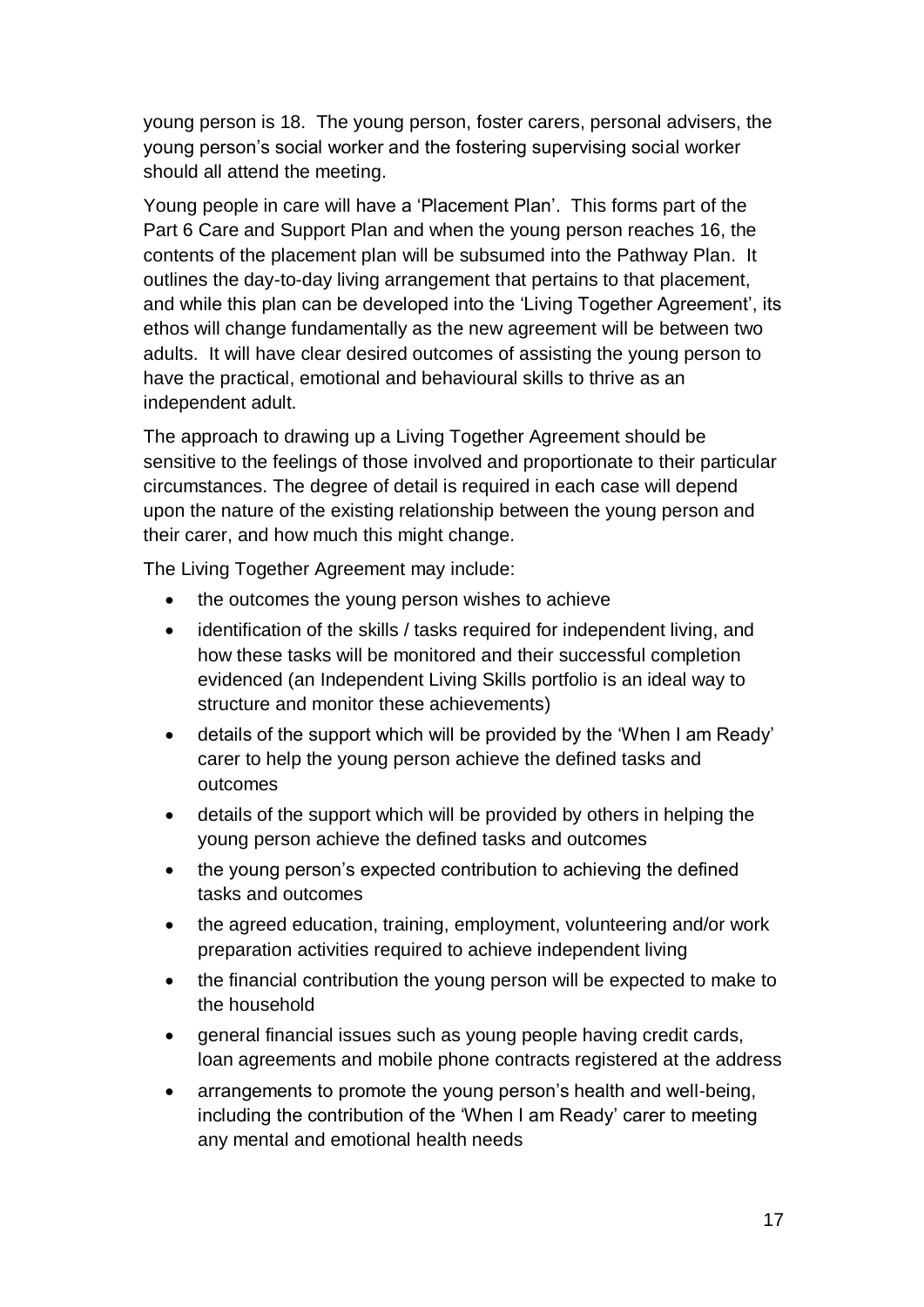- household routines and expectations of the young person in respect of chores, tasks and routines
- arrangements for when friends and partners stay over, or times when the young person stays away
- the management of any risk taking behaviour
- issues relating to foster or other children living in the household, including safeguarding arrangements, role modelling and time keeping
- moving on plans.

On the following page is an example of a 'Living Together Agreement', setting out the type of information it may contain. Note that there are clear obligations for both the young person and the carer.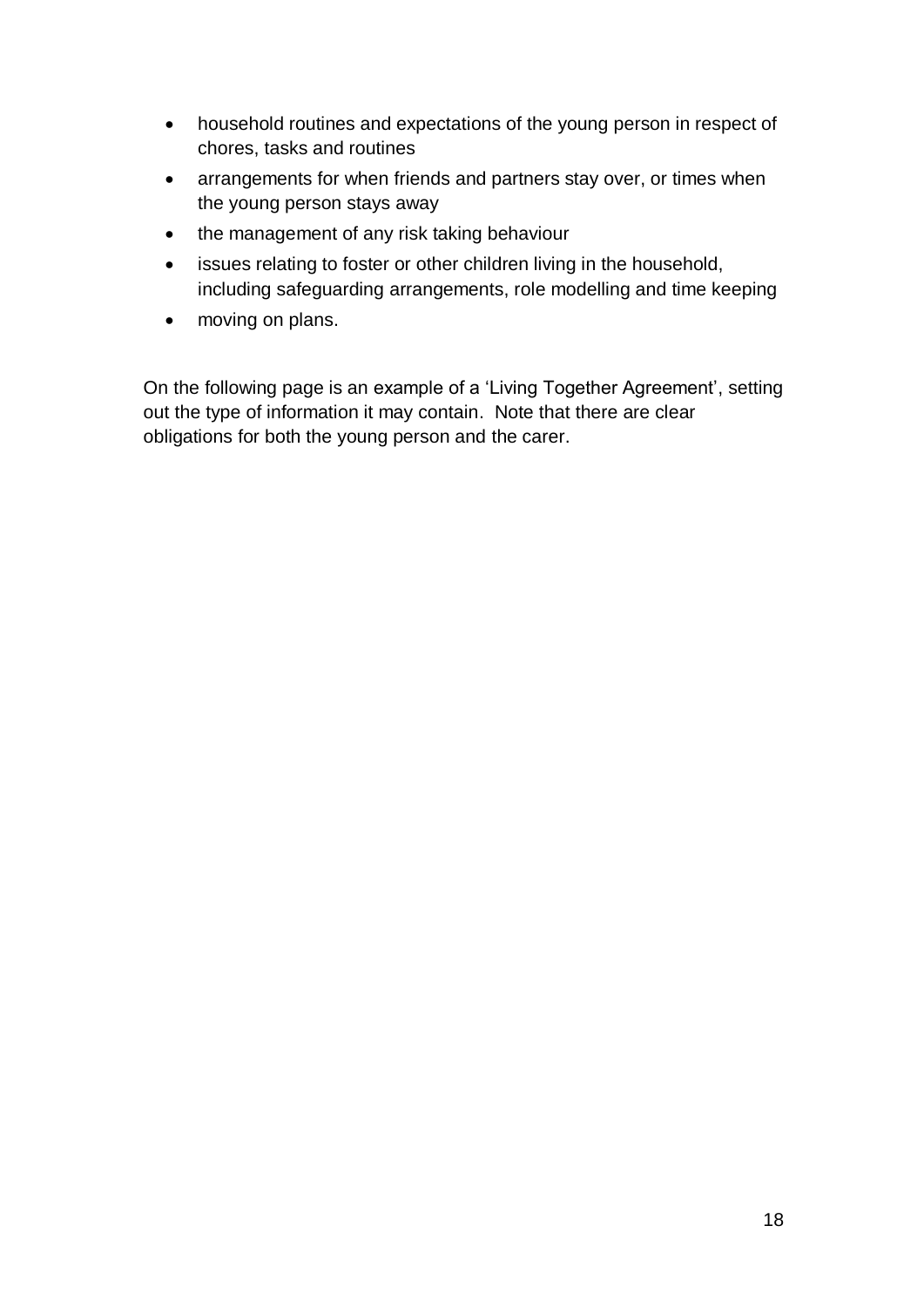|    |  | Living Together Agreement between:                                                         |  |
|----|--|--------------------------------------------------------------------------------------------|--|
|    |  |                                                                                            |  |
|    |  |                                                                                            |  |
|    |  |                                                                                            |  |
|    |  |                                                                                            |  |
|    |  |                                                                                            |  |
|    |  | This agreement states what is expected of the young person and the 'When I am Ready' carer |  |
| 1. |  |                                                                                            |  |
|    |  | a. House Rules. I will:                                                                    |  |
|    |  | Clean the kitchen after I have used it<br>$\bullet$                                        |  |
|    |  | Change my bedding every week                                                               |  |

- Not smoke in the house
- Let you know if I break anything
- Let you know if anything needs replacing or repairing
- Not keep illegal substances in the property
- Keep to the alcohol rules
- Seek permission for overnight visitors; will inform when staying out;
- Carry out my household chores i.e. clean up after self; use of landline telephone; laundry
- $\bullet$  Etc

#### **b. Budgeting**

- Will contribute £….. each week toward the home expenses
- Will contribute £….. each week toward the rent in addition to what is paid be housing benefit
- Prioritise paying bills
- $\bullet$  Etc

#### **c. Communication**

- Exchange of contact details
- Take part in weekly communication/progress meeting (if necessary)
- Will take part in Pathway Plan meetings
- $\bullet$  Etc

#### **d. Preparing to be ready for independence**

- Complete the skill building activities identified in the Independent Living Skills portfolio and listed in the Living Together Agreement.
- Keep evidence that I am working toward independence.
- $\bullet$  Etc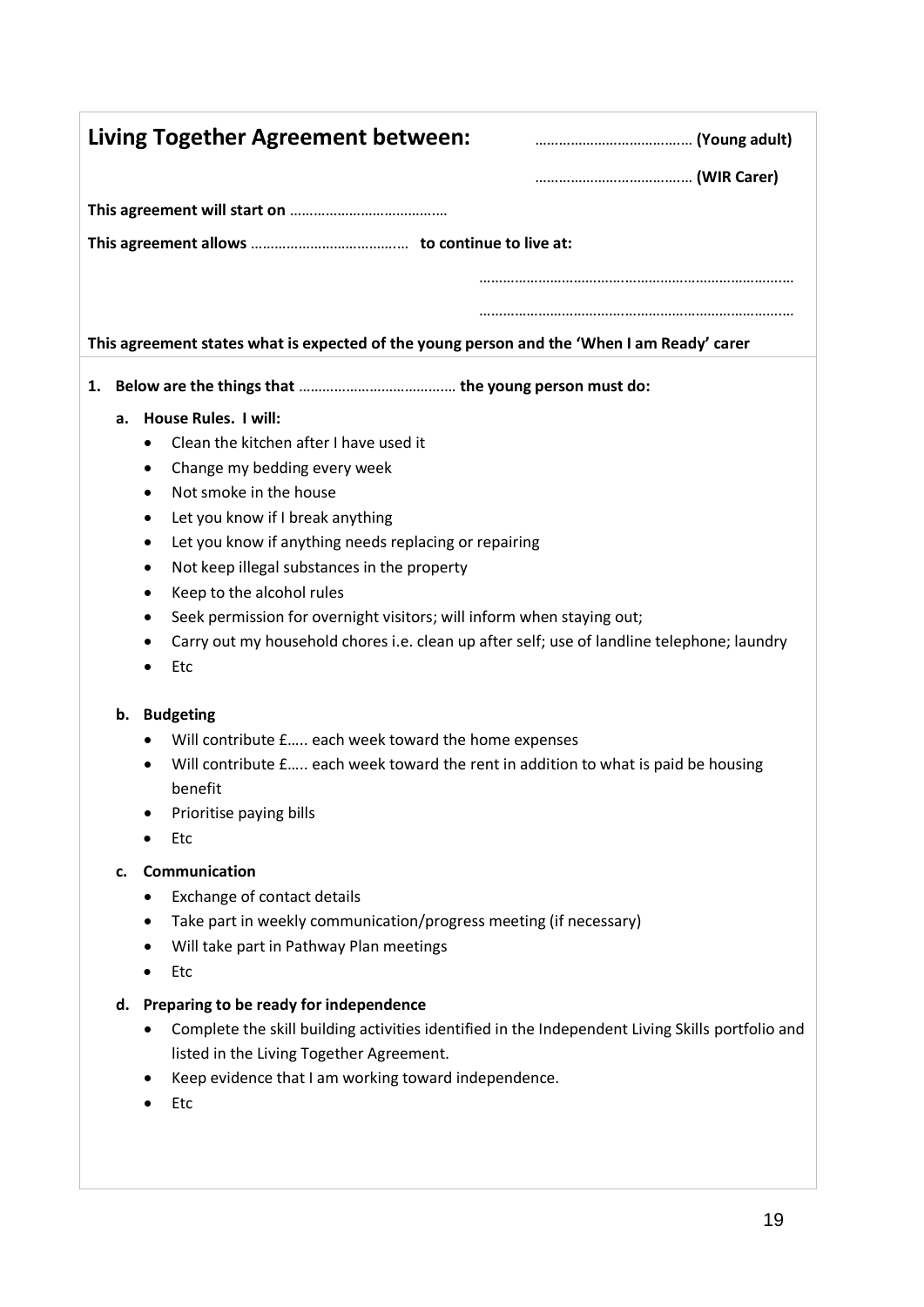| 2.    |                          |                                                                                                   |  |  |
|-------|--------------------------|---------------------------------------------------------------------------------------------------|--|--|
|       | <b>House Rules</b><br>a. |                                                                                                   |  |  |
|       |                          | repair items as quickly as possible<br>٠                                                          |  |  |
|       |                          | etc                                                                                               |  |  |
|       |                          | b. Budgeting                                                                                      |  |  |
|       |                          | will support YP each payment day to plan spending                                                 |  |  |
|       |                          | etc                                                                                               |  |  |
|       | c.                       | Communication                                                                                     |  |  |
|       |                          | Exchange of contact details; state what action to be taken by carer if concerned; state<br>٠      |  |  |
|       |                          | what action to be taken by young adult                                                            |  |  |
|       |                          | Provide weekly communication meeting<br>٠                                                         |  |  |
|       |                          | etc                                                                                               |  |  |
|       | d.                       | <b>Preparing to be Ready for independence</b>                                                     |  |  |
|       |                          | Assist the young person to develop their independent living skills as outlined in the Living<br>٠ |  |  |
|       |                          | <b>Together Agreement</b>                                                                         |  |  |
| 3.    |                          | List of skills activities and who will provide the support                                        |  |  |
|       |                          |                                                                                                   |  |  |
|       |                          | Etc, etc, etc<br>$\bullet$                                                                        |  |  |
|       |                          |                                                                                                   |  |  |
|       |                          |                                                                                                   |  |  |
|       |                          |                                                                                                   |  |  |
|       |                          | is aiming to develop skills that will lead to full independent living.                            |  |  |
|       |                          |                                                                                                   |  |  |
|       |                          |                                                                                                   |  |  |
|       |                          |                                                                                                   |  |  |
|       |                          |                                                                                                   |  |  |
|       |                          |                                                                                                   |  |  |
|       |                          |                                                                                                   |  |  |
|       |                          | <b>Personal Advisor</b>                                                                           |  |  |
|       |                          |                                                                                                   |  |  |
|       |                          |                                                                                                   |  |  |
|       |                          |                                                                                                   |  |  |
|       |                          |                                                                                                   |  |  |
|       |                          |                                                                                                   |  |  |
|       |                          | <b>Supervising social worker</b>                                                                  |  |  |
|       |                          |                                                                                                   |  |  |
|       |                          |                                                                                                   |  |  |
| Date: |                          |                                                                                                   |  |  |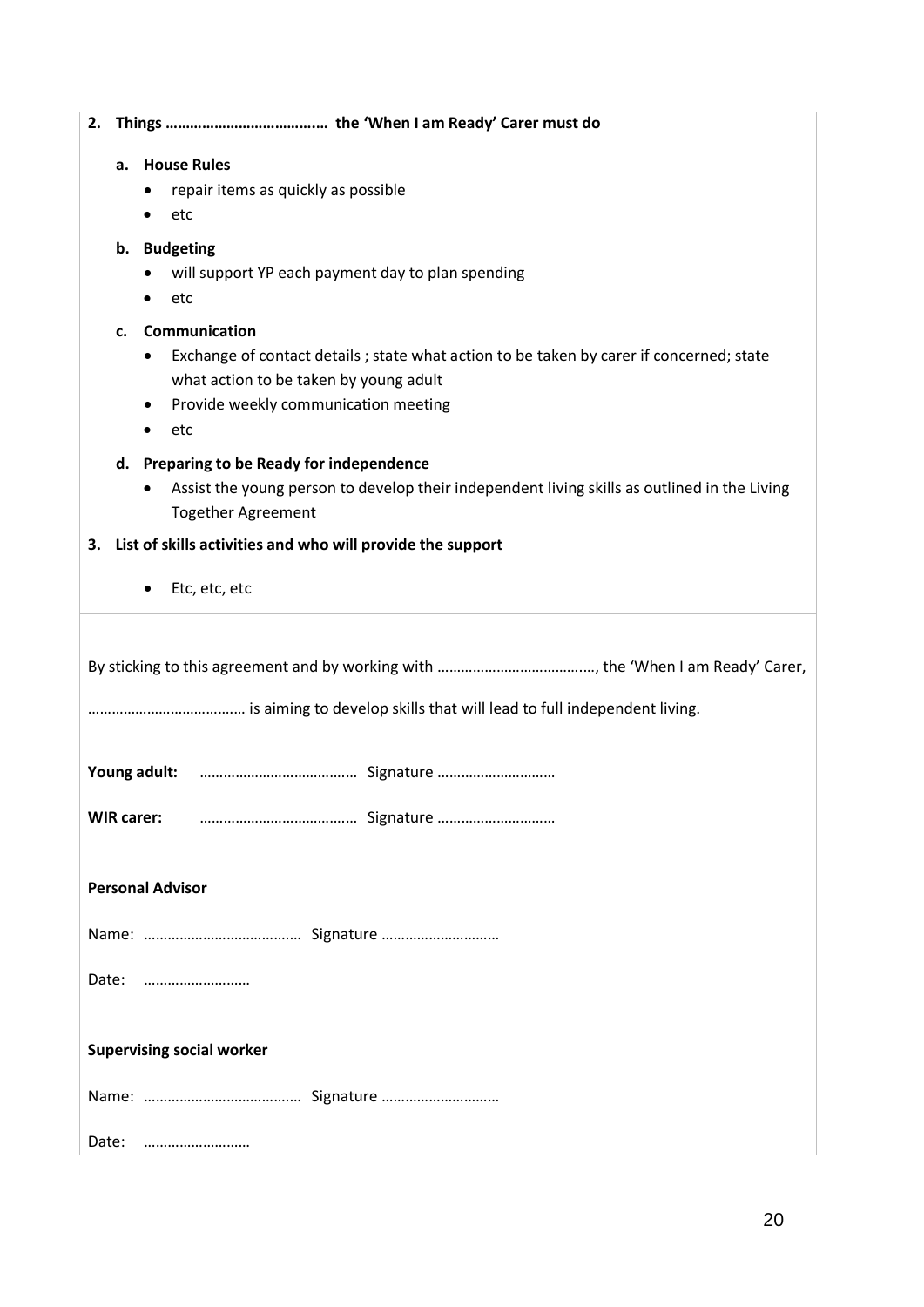# **Independent Living Skills Portfolio.**

Building on the contents of the pathway plan, the young person, their carer and social worker, may develop a portfolio of activities to demonstrate how they are preparing for, and moving towards having the skills and the physical and emotional wellbeing, to live independently. Development of this portfolio may be referenced in the living together agreement.

These activities should be within a structure that will enable them to evidence their achievements and also highlight where further developments are required. Tasks should be engaging, worthwhile and designed to develop skills that will enable young people to:

- develop basic living skills, such as, household tasks, cooking and personal hygiene
- negotiate effectively in relationships with others
- know how to be assertive and resist unwanted peer and other influences
- develop skills to adapt readily to changing situations
- develop the confidence to set personal goals and put their ideas into action
- learn strategies to ensure they remain both safe and legal at all times
- understand the concept of responsibility
- engage in the relevant opportunities available to them in education, training and the world of work
- increase independence through managing personal finances
- listen, reflect on and critically evaluate another person's point of view and respond appropriatately.

Every activity undertaken should be clearly evidenced so that the young person has a record of achievement. The portfolio can also be used to evidence the young person's readiness to move on and live more independently. Please see section 9 for examples.

# **Understand their new obligations**

The local authority should ensure that both the foster carer and the young person fully understand the difference between foster care and the new obligations set out in the 'Living Together Agreement'. Both have obligations, with the carer being tasked to help equip the young person with independent living skills.

# **Making expectations clear to young people**

The young person should fully understand that when entering into a 'When I am Ready' arrangement, they are committing to undertake skills development to prepare for their independent future. If not engaged in education, training or employment, the young person should be actively seeking to take part in activities, such as, voluntary work or employment preparation programmes. This should form part of the discussions with a young person during the pathway planning process and reflected in the Living Together Arrangement.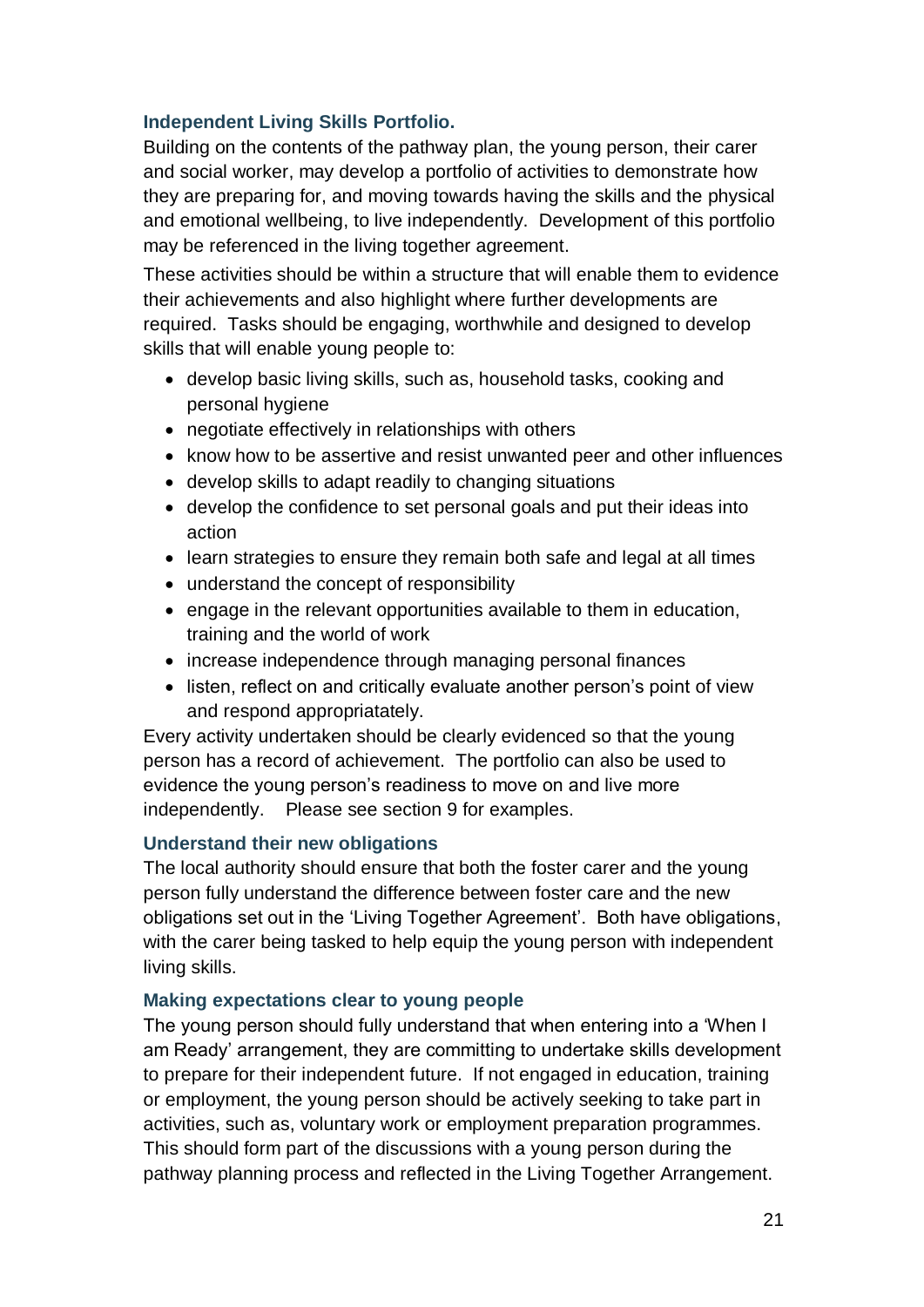# **Making expectations clear to the 'When I am Ready' carer**

The role of the 'When I am Ready' carer is to help the young adult to develop independent living skills. They will do this by:

- providing a home for the young person
- providing day-to-day support and guidance to the young person
- ensuring that the young person continues to build on the skills necessary for independent living, and knows where to go for help
- assisting the young person to develop their emotional capacity, develop appropriate behaviours and increase self-confidence to manage the transition into adulthood
- participating in all reviews of the pathway plan.

It should also be stated to both parties that if it becomes clear that the young person or the carer is not fulfilling their agreed roles, then the local authority will consider supporting the young person to move on from the 'When I am Ready' to a different living arrangement.

# **Pre 18 'When I am Ready' meeting**

It is important at this stage to remind all those involved of the expectations and requirements of the 'When I am Ready' arrangements. Below are four checklists to help those supporting the young person and the carer to ensure that all things are in place. These can be developed in the light of experience.

| <b>Young Person</b>                                                                                                                   | <b>Actions Required</b>     |  |
|---------------------------------------------------------------------------------------------------------------------------------------|-----------------------------|--|
| 'When I am Ready' knowledge                                                                                                           | 'When I am Ready' knowledge |  |
| Does the young person understand their new<br>status and responsibilities and how it differs from<br>being a fostered?                |                             |  |
| <b>Finance</b>                                                                                                                        | <b>Finance</b>              |  |
| Does the young person understand their financial<br>responsibilities associated with remaining in a<br>'When I am Ready' arrangement? |                             |  |
| Does the young person have a NI number?                                                                                               |                             |  |
| <b>Support</b>                                                                                                                        | <b>Support</b>              |  |
| Is somebody assisting the young person to claim<br>benefit?                                                                           |                             |  |
| Does the young person understand where future<br>support will come from and the scope of that<br>support?                             |                             |  |
| <b>Education</b>                                                                                                                      | <b>Education</b>            |  |
| Are the education wishes of the young person<br>known to all and does it include higher<br>education?                                 |                             |  |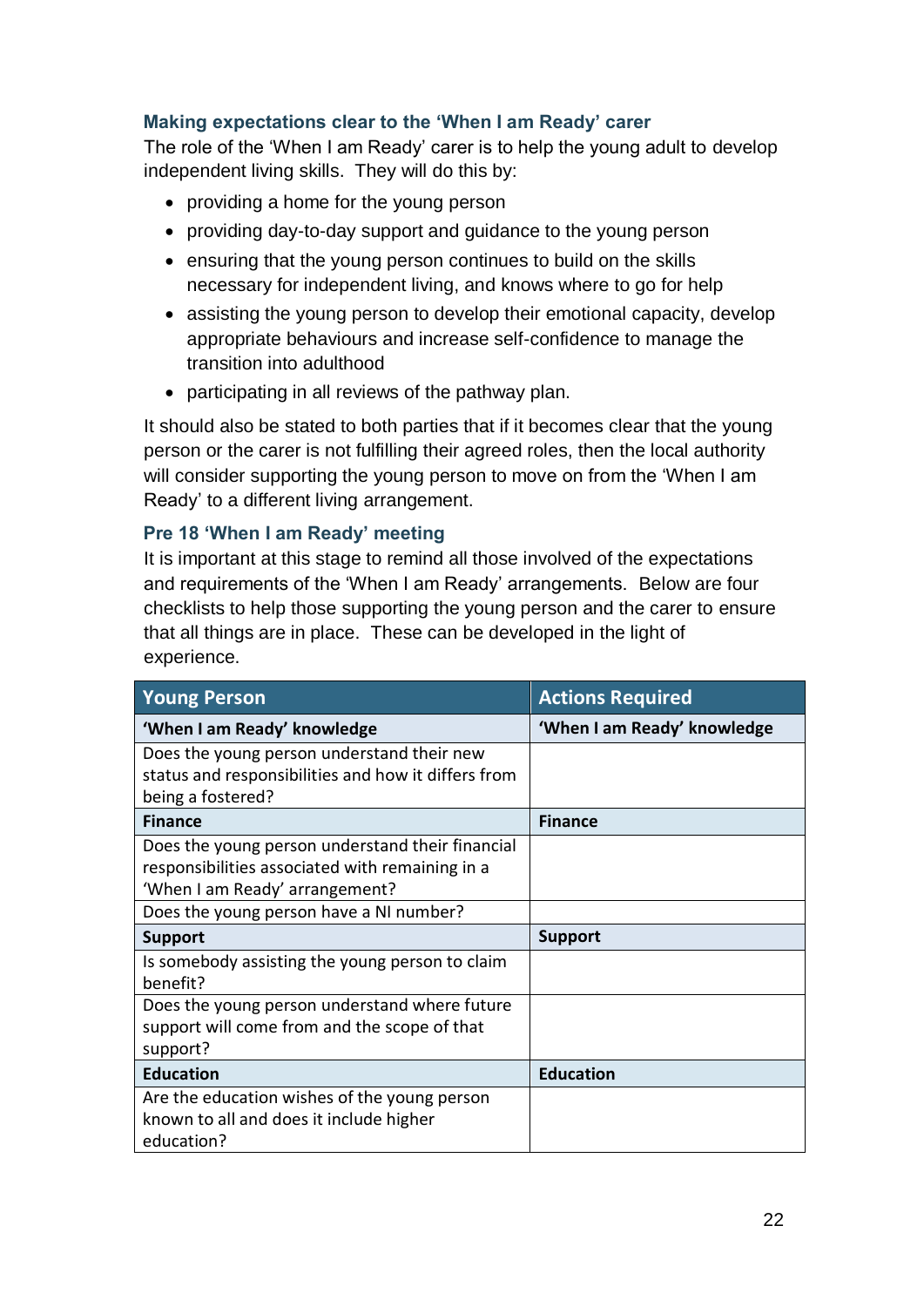| <b>Foster Carers / family</b>                    | <b>Actions Required</b>      |
|--------------------------------------------------|------------------------------|
| 'When I am Ready' knowledge                      | 'When I am Ready' knowledge  |
| Does the carer understand their new role as a    |                              |
| 'When I am Ready' carer and how it differs to    |                              |
| being a foster carer?                            |                              |
| <b>Finance</b>                                   | <b>Finance</b>               |
| Does the carer fully understand the financial    |                              |
| implications of entering a 'When I am Ready'     |                              |
| arrangement?                                     |                              |
| Does the carer understand the impact of a 'When  |                              |
| I am Ready' arrangement on their welfare benefit |                              |
| income and on their Income Tax And National      |                              |
| Insurance responsibilities and liabilities?      |                              |
| Has the carer informed their mortgage lender     |                              |
| and/or changed their insurance appropriately?    |                              |
| <b>Support</b>                                   | <b>Support</b>               |
| Has the carer received the required training for |                              |
| their new role?                                  |                              |
| <b>Household information</b>                     | <b>Household information</b> |
| Have other young people in the household been    |                              |
| informed of, and been given information about,   |                              |
| the new arrangements? Have they had an           |                              |
| opportunity to share their views, thoughts and   |                              |
| feelings about the proposed arrangement?         |                              |

| <b>Local Authority</b>                                                                                                        | <b>Actions Required</b>      |  |
|-------------------------------------------------------------------------------------------------------------------------------|------------------------------|--|
| <b>Providing information</b>                                                                                                  | <b>Providing information</b> |  |
| Has consideration been given as to whether to<br>provide the biological family 'When I am Ready'<br>information?              |                              |  |
| <b>Contingency plan</b>                                                                                                       | <b>Contingency plan</b>      |  |
| Is there a contingency plan in place should the<br>'When I am Ready' arrangement breakdown?                                   |                              |  |
| <b>Safeguarding</b>                                                                                                           | Safeguarding                 |  |
| Is the local authority satisfied that a 'When I am<br>Ready' arrangement is consistent with the young<br>person's well-being? |                              |  |
| Have safeguarding procedures been updated to<br>cover these arrangements.                                                     |                              |  |
| If required, has a DBS check been carried out on<br>the young person? See section 12                                          |                              |  |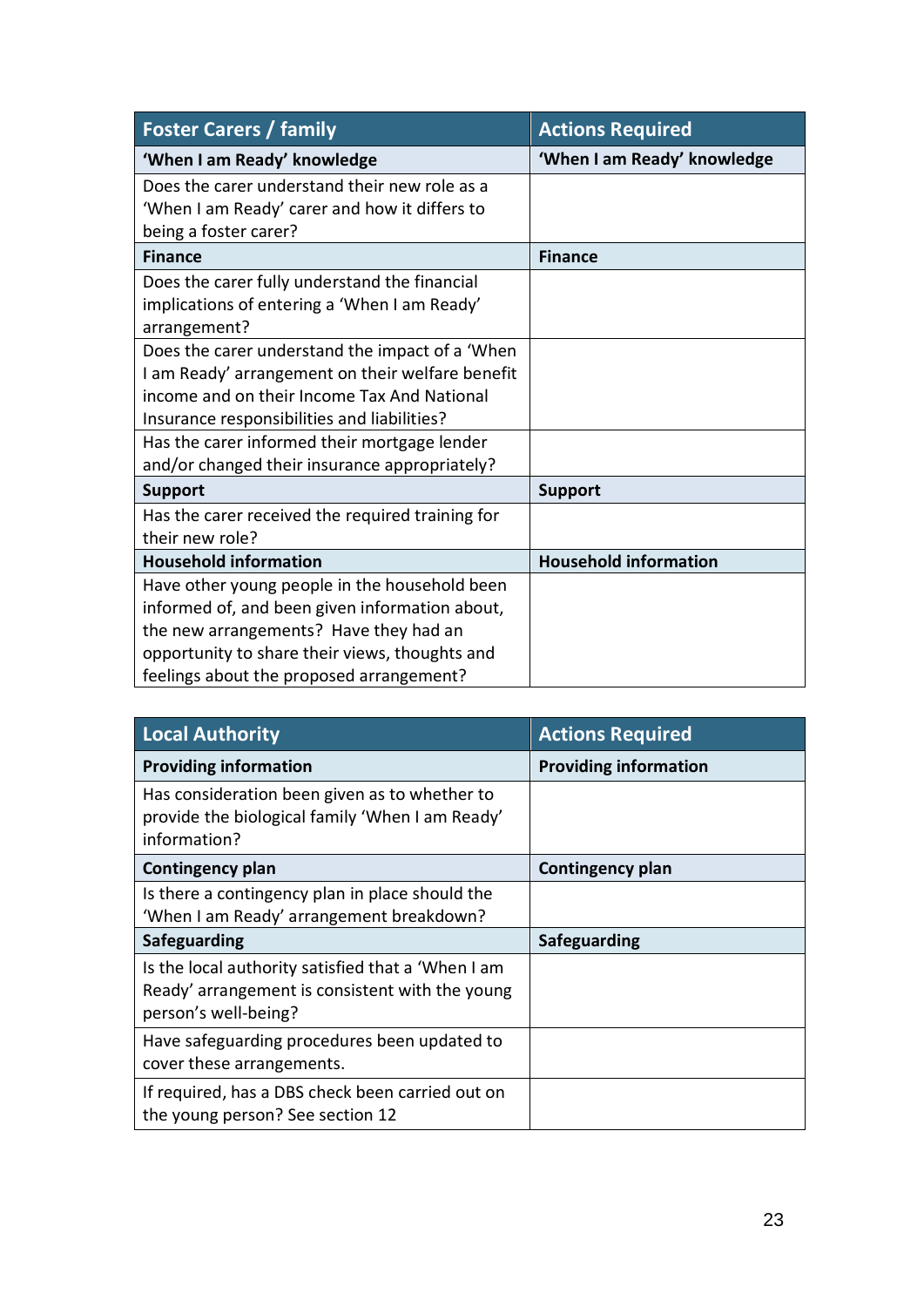| <b>Foster Carer &amp; Young person</b>                                                                                              | <b>Actions Required</b> |
|-------------------------------------------------------------------------------------------------------------------------------------|-------------------------|
| <b>Living Together Agreement</b>                                                                                                    |                         |
| Do all parties understand and are satisfied with<br>the tasks outlined in the Living Together<br>Agreement?                         |                         |
| <b>Finance</b>                                                                                                                      |                         |
| Do all parties know what an Excluded Licensee<br>Agreement is?                                                                      |                         |
| <b>Support</b>                                                                                                                      |                         |
| Are all parties clear where local authority support<br>will come from when the young person reaches<br>18, and who will provide it? |                         |

# **Making a late 'When I am Ready' arrangement**

Due to individual circumstances, 'When I am Ready' arrangements may not always arise as the result of structured early planning within a long term foster placement. Even when the young person is 16 or even 17, it is still important to consider if the interests of the young person in a foster placement will be best served through transitioning onto adulthood within a 'When I am Ready' arrangements. When organising a late 'When I am Ready' arrangement, the processes generally required to create the arrangements should still take place, although the timetable well may be truncated.

# <span id="page-25-0"></span>**d. Age 18 – Starting a 'When I am Ready' living arrangement.**

# **Signing agreements**

When the young person reaches their  $18<sup>th</sup>$  birthday, they are no longer in care. At this point, the young person, the carer and the appropriate local authority support staff members sign the 'When I am Ready' Living Together Agreement. The young person and the carer also sign a excluded licensee agreement. This signifies the start of the 'When I am Ready' arrangement.

# **What is an excluded licensee agreement?**

Once a young person in a foster placement turns 18, the legal basis on which they continue to live in their former foster care home changes, as they become an 'excluded licensee'. This means, in effect, that they are lodging in the home and the 'When I am Ready' carer technically becomes their landlord. As an excluded licensee, the young person can be asked to leave the property by the 'When I am Ready' carer, who must give 'reasonable notice'. Getting the young person and 'When I am Ready' carer to sign a licensee agreement makes it easier for the young person to claim housing benefit. For housing benefit purposes, a 'When I am Ready' agreement is regarded as a commercial arrangement.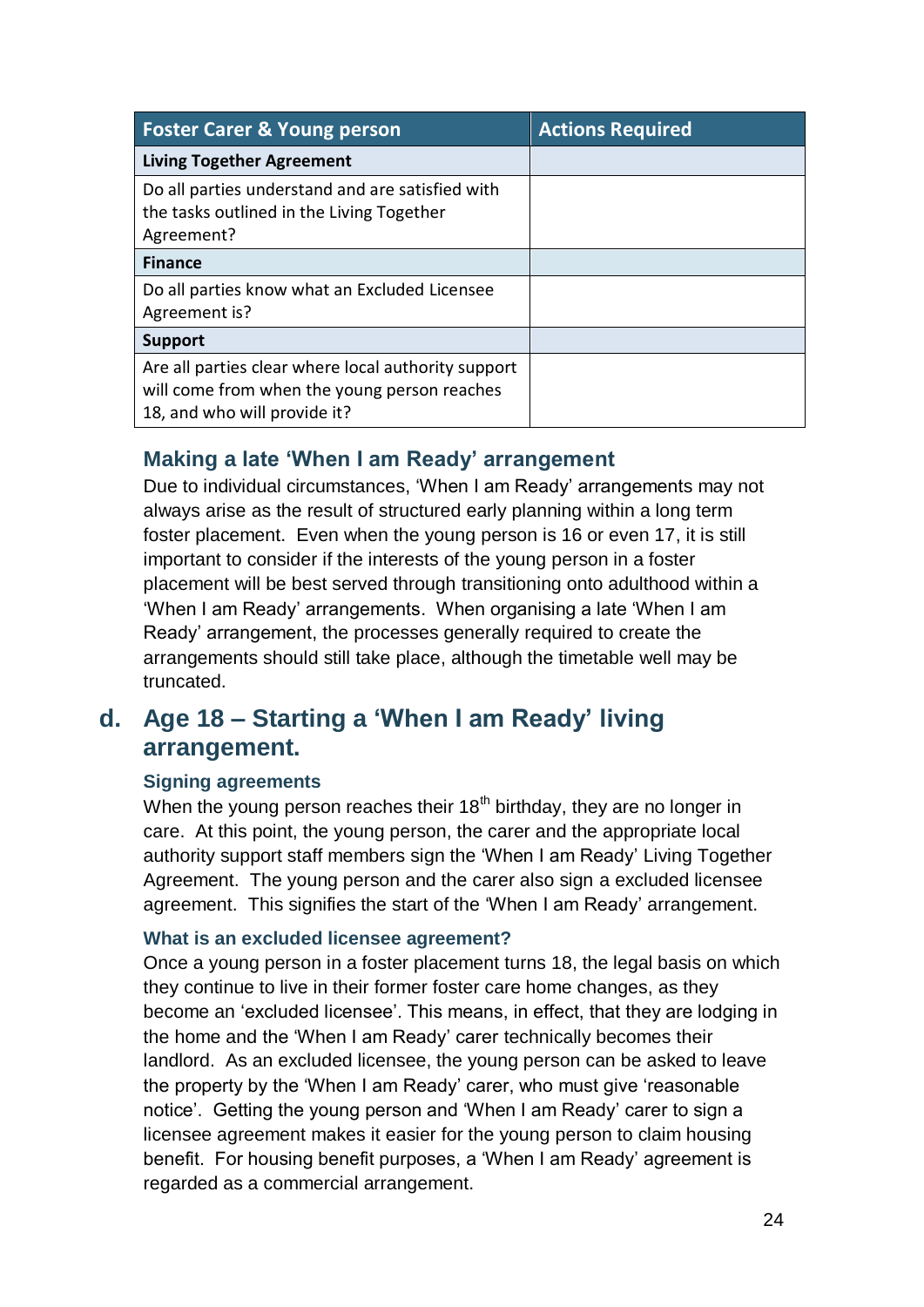# <span id="page-26-0"></span>**e. Age 18 – 21. Monitoring and reviewing the living arrangement.**

The commencement of the 'When I am Ready' arrangement does not suggest an end to the support given to the young person and the carer. The young person's progress towards achieving the outcomes set out in the Living Together Agreement, should be monitored, evaluated, and revised as necessary, during the six monthly pathway planning reviews. This allows the agreement to be used as a supervision tool by the supervising social worker and personal advisors. This should continue until the young person reaches 21 years old.

# **What does success look like?**

When monitoring an arrangement, it is important to understand what success looks like. Please see Annex 2 which was produced by focus groups of young people and foster carers in Wales.

# **Planning for post 'When I am Ready' living**

A plan for post 'When I am Ready' living arrangements should also be developed and revised with the young person at the six monthly pathway planning review meetings.

# **'When I am Ready' whole scheme monitoring**

Each local authority has a duty to monitor its 'When I am Ready' scheme. To achieve this whole scheme monitoring, appropriate information from each individual pathway planning review should be recorded, and provided to the local authority staff member who is responsible for monitoring the scheme. What constitutes appropriate information should be set out in the local authority's 'When I am Ready' policies and procedures.

# <span id="page-26-1"></span>**f. Age 21 – 25. Monitoring and reviewing the living and education arrangements.**

The arrangement can only continue past 21 if the young person is participating in an agreed programme of education or training that is set out in the young person's pathway plan. The pathway plan may be updated by:

- monitoring the progress of the transition to independent living
- monitoring the progress of the educational arrangements
- ensuring that the post 'When I am Ready' living arrangements are still viable and kept up to date.

The 'When I am Ready' arrangements ends when:

- the young person completes their agreed programme of education or training
- the young person who is still taking part in an agreed programme of education or training reaches the age of 25.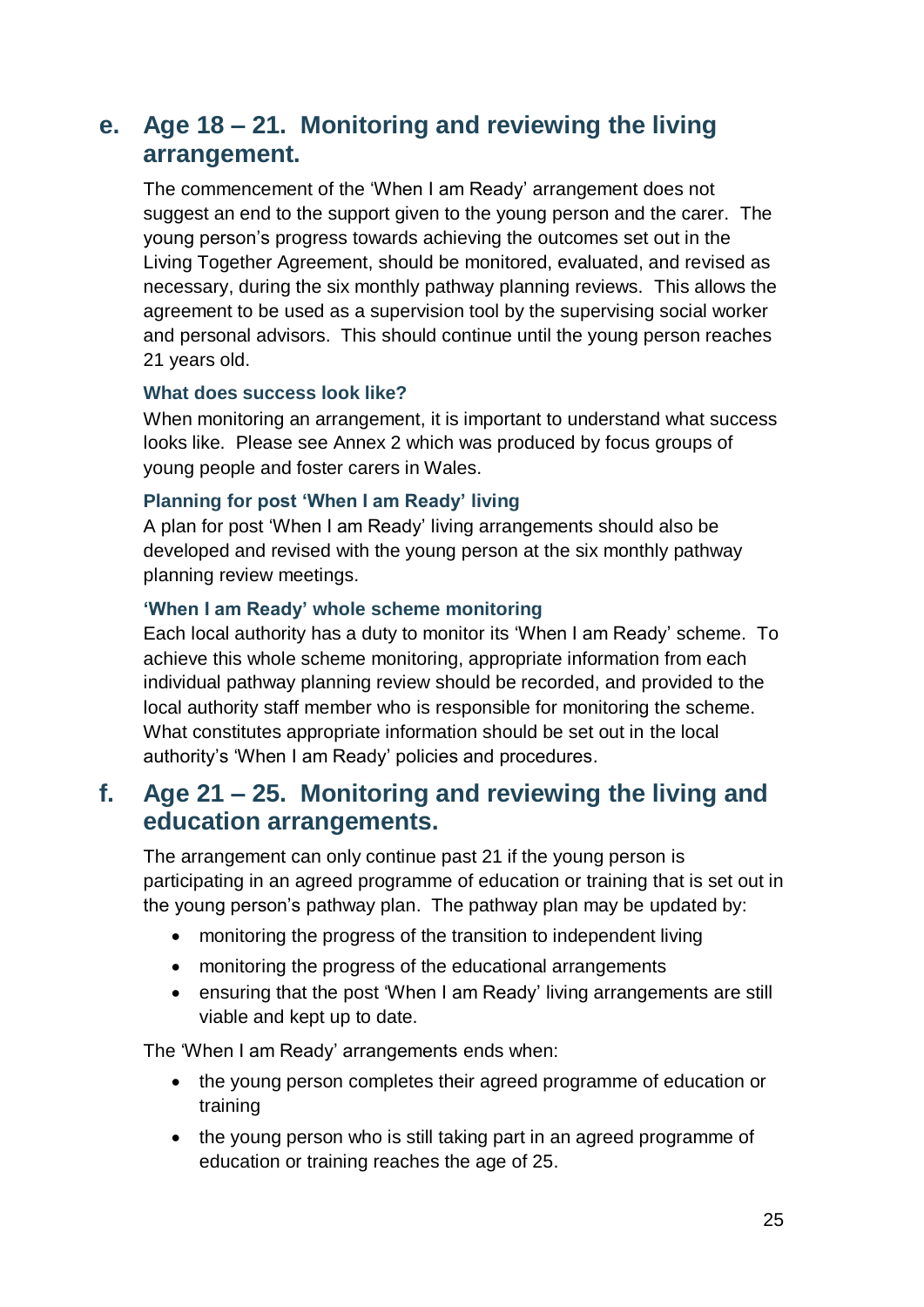# <span id="page-27-0"></span>**8. Supporting people using 'When I am Ready'**

A key factor influencing both the foster carer's decision to become a 'When I am Ready' carer, and the young person's willingness to enter into a 'When I am Ready' arrangement, will be the quality of their relationships and the extent to which secure attachments have been established. As well as effective planning, the quality of support to the carer and young person will play a major part in achieving a successful outcome.

In a practical everyday sense, a young person and carer who enter into a 'When I am Ready' arrangement may view this as a continuation of their previous foster placement. While in many ways this is true, support should ensure that the young person and carer create an adult to adult relationship with each person recognising their obligations and are moving towards the clear goal of the young person becoming a thriving independent adult.

# <span id="page-27-1"></span>**a. Supporting young people**

All young people living in a 'When I am Ready' arrangement will have some level of support needs. These should be outlined in the pathway plan and fully reflected in their living together agreement. In addition to the daily support offered by the carer, there may be a need for support from a wider group of people such as their personal adviser.

Below are some of the factors young people say are important. These can be useful when considering what support may be required.

- being listened to regarding their thoughts and wishes
- keeping lines of communication open, and letting your thoughts and feelings be known
- being able to ask for help when needed
- receiving emotional support from the carers, with the carers in turn being properly supported
- keeping mutual respect for each other including each other's belongings, space and privacy
- being given increased responsibility
- carers receiving training to teach young people independent living skills like budgeting, cooking and managing bills
- regular meetings between the young person, their personal adviser and 'When I am Ready' carer to talk about what is going well or not so well, and any extra support needs
- training for everyone involved in the process, including young people
- a support worker who knows all about 'When I am Ready'
- a named person who understands the benefits system
- access to an advocacy service.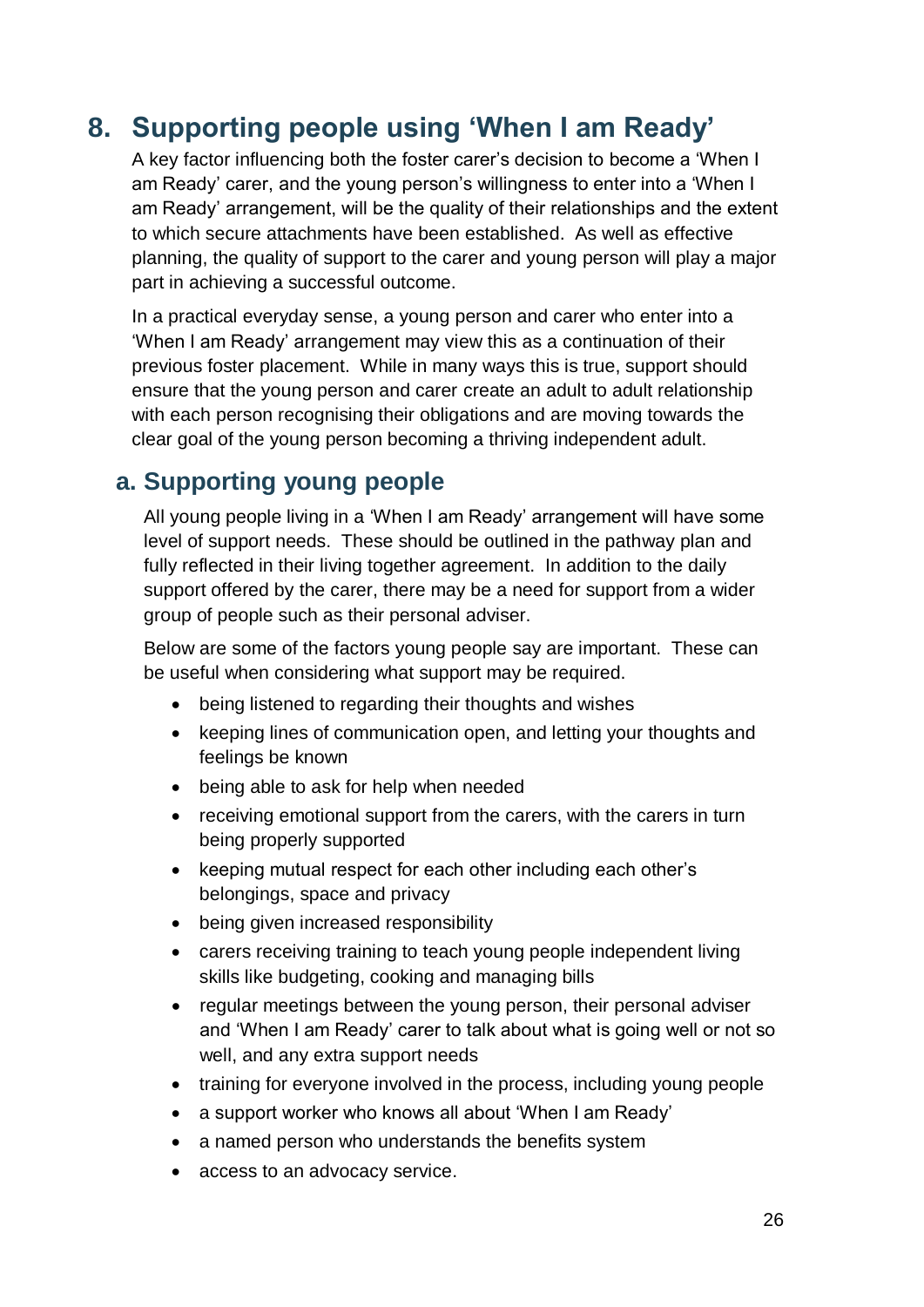Support should be planned in a way which helps the young person to become gradually more independent, practically, behaviourally and emotionally. This may include assistance in the provision of seeking work, wellbeing, education and training.

# **Welfare Benefits for young people**

Depending on their circumstances, from the age of 18 the young person may be eligible for certain means-tested benefits (such as housing benefit), be in receipt of an education bursary, or have an income from full or part-time employment. If the young person is disabled, they may be able to claim benefits at the age of 16 including Personal Independence Payments.

It is important that the young person obtains their National Insurance as this is essential to take up employment and or claim benefits<sup>3</sup>. The young person may need assistance to do this.

Having a source of income means that the young person will be able to contribute to their board and lodging, as well as meeting their own personal expenses such as clothing, travel or holiday money. This encourages the young person to develop their budgeting skills, and assists with the preparation for independent living.

The young person's contribution will need to be calculated on a case-by-case basis, especially for young people in employment with fluctuating or 'zero' hours contracts.

# <span id="page-28-0"></span>**b. Supporting 'When I am Ready' carers**

# **General advice and guidance from the local authority**

Supervising social workers should ensure that foster carers becoming a 'When I am Ready' carer receive the appropriate information, training and support to carry out their new role as a 'When I am Ready' carer. This training and support should focus on developing the carer's skills and capacity that will be required to assist the young person achieve the specific outcomes detailed in the living together agreement.

If the 'When I am Ready' carer is also a foster carer, the supervision and support structure for that carer will include the 'When I am Ready' arrangement with the carer still being subject to an annual review.

If the 'When I am Ready' arrangement is in a household where there are no looked after children, the local authority will agree with the carer the appropriate structure for support. In this situation, fostering regulations no

<sup>1</sup> <sup>3</sup> [www.gov.uk/apply-national-insurance-number](http://www.gov.uk/apply-national-insurance-number)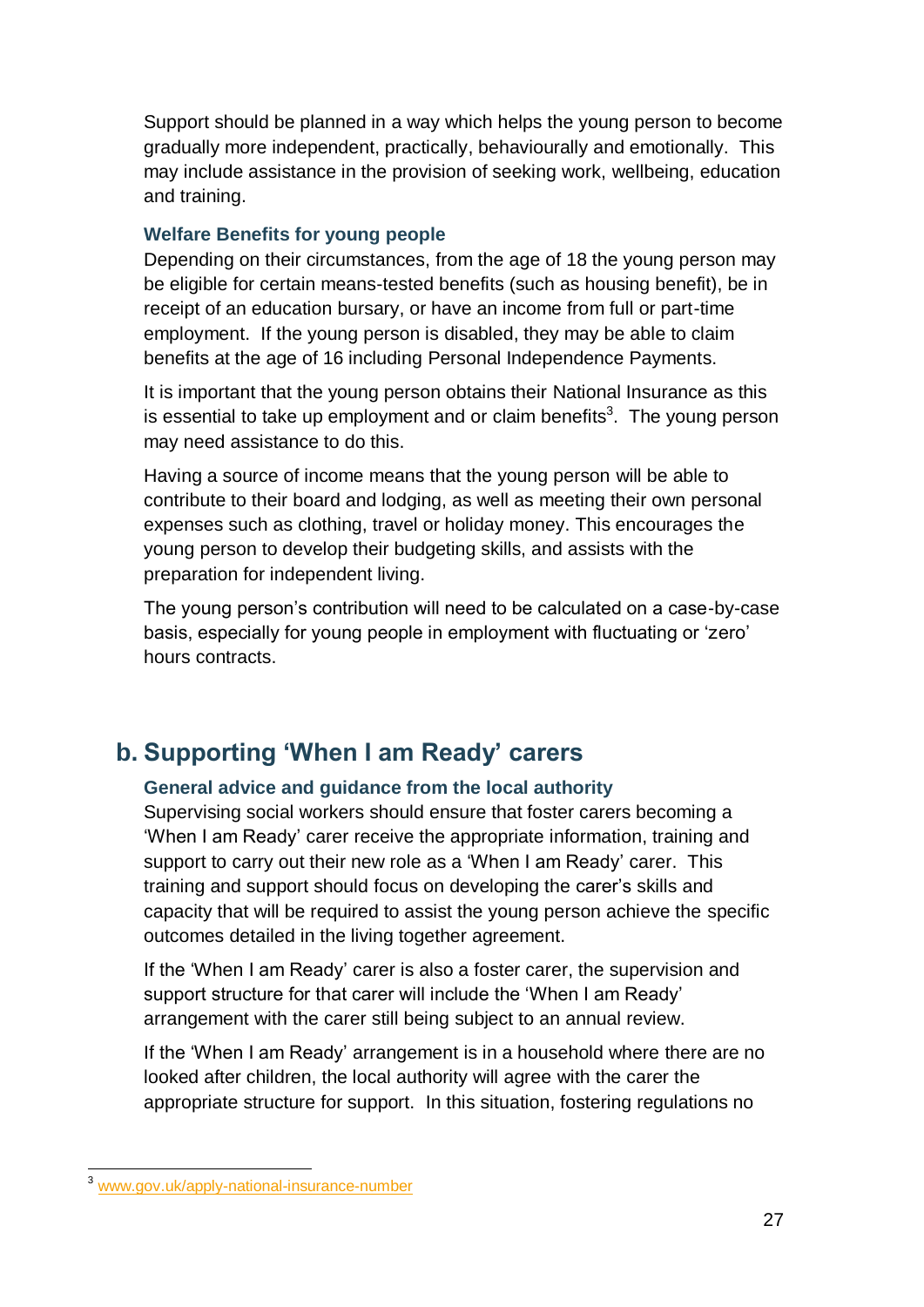longer apply. However, when supporting a 'When I am Ready' arrangement, the local authority may still wish to offer the following support.

- a return to fostering panel when there is change of circumstances
- DBS check every three years on all adult members of the household, regular visitors, and children of the carer aged 16 and older
- health and safety checks
- attending required training and optional support groups
- regular oversight and support from the supervising social worker.

In some circumstances 'When I am Ready' carers may continue to have one or more foster placements living in the household. In these circumstances fostering regulations will apply, with the 18+ year old being monitored as part of those processes and procedures.

Young people post 18 will require a DBS check in households where foster children are living and will be the responsibility of the supervising social worker to ensure completion of the task.

A 'When I am Ready' carer may also continue to be a foster carer, and in this situation they will continue to receive supervision and support in that role from their supervising social worker, who will need to consider the fact that the household includes a young person for whom they are also a 'When I am Ready' carer.

When foster carers cease to foster in order to become a 'When I am Ready' carer, consideration should also be given as to whether the supervising social worker can continue to provide them with support / level of support as this will provide continuity.

# **Learning and development**

Whilst foster carers may have the core skills for supporting a young person towards independence at 18, it may be that as 'When I am Ready' carers they find that the practical, legal and ethical dimensions of caring for a child are very different from those of supporting an adult. Consequently, they may not always feel adequately prepared for the task.

Therefore, training and/or support specifically structured to meet their individual needs and requirements to successfully carry out their 'When I am Ready' carer responsibilities should be provided.

# **Financial support**

Supporting the carer to fully understand the financial impact of the 'When I am Ready' arrangement on their family's financial position is crucial. These financial calculations can be quite complex, so it is important the person supporting the carer should enter these discussions fully aware of the local authority's 'When I am Ready' financial policy and processes, and how to interpret them for that particular carer's situation.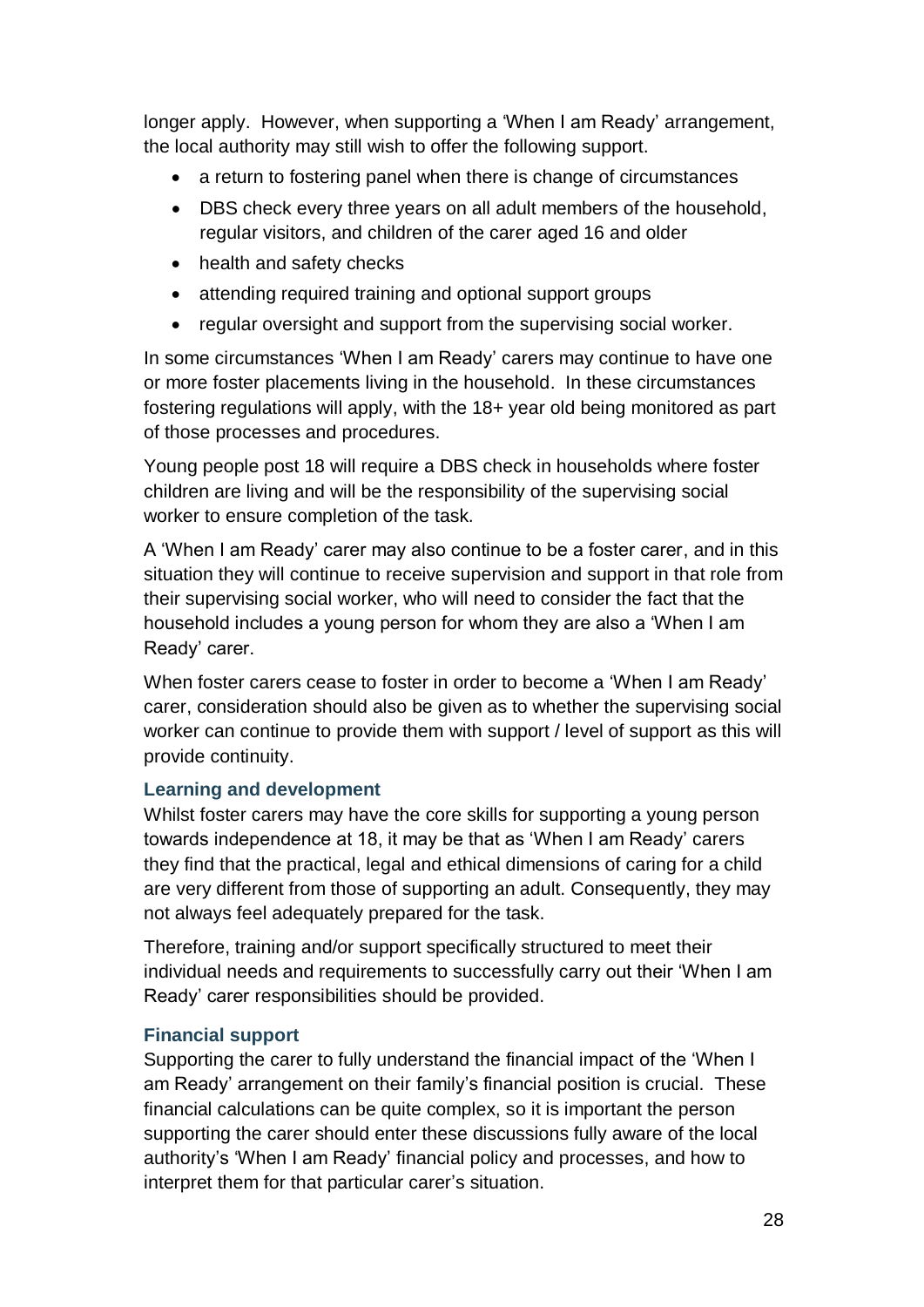Payments made by local authorities to 'When I am Ready' carers will be made in accordance with provision made under the Social Services and Wellbeing (Wales) Act 2014 Part 6 Code of Practice (Looked After and Accommodated Children).<sup>4</sup>

The rate of the 'When I am Ready' allowance is set by the local authority and should cuder all reasonable costs of supporting the young person to remain living with their carer. The Welsh Government recommends that the financial support given to 'When I am Ready' carers should amount to the same as the National Minimum Allowances paid to foster carers.

The provisions in the Act allow for a degree of flexibility, permitting the local authority to respond to the particular needs and circumstances of the carer, young person and family household. For some foster carers, the loss of income from fostering fees may be the major obstacle to setting up a 'When I am Ready' arrangement, especially if fostering is their main source of income. In these circumstances, local authorities may wish to consider paying an additional amount to ensure that the 'When I am Ready' arrangement can go ahead.

Unlike the fostering allowance previously paid to the carer, it will not include any element to be given to, or spent on, the young person such as personal items, clothing, travel or holiday allowances, as these will be replaced by the young person's earnings or benefit entitlement when they reach 18.

The basic allowance paid to the 'When I am Ready' carer should reflect any contribution made by the young person. The young person's contribution may include their housing benefit and/or their contribution towards board and lodgings. Therefore, the allowance is a combination of:

- 1. the young person's housing benefit
- 2. any additional contribution made by the young person towards their board and lodgings
- 3. the local authority 'topping up' the shortfall after the two above contributions have been made towards the full rate of the 'When I am Ready' allowance.

The value of the allowance will generally apply to all 'When I am Ready' arrangements. However, in exceptional circumstances it may be good practice to consider paying a higher rate allowance where the young person's support needs are significantly increased due to factors such as:

- a mild to moderate learning difficulty
- enduring mental health needs
- severe behavioural problems.

 4 [http://gov.wales/docs/phhs/publications/160106pt6en.pdf,](http://gov.wales/docs/phhs/publications/160106pt6en.pdf) see Part 6, Post-18 Financial Arrangements (pages 139 - 141)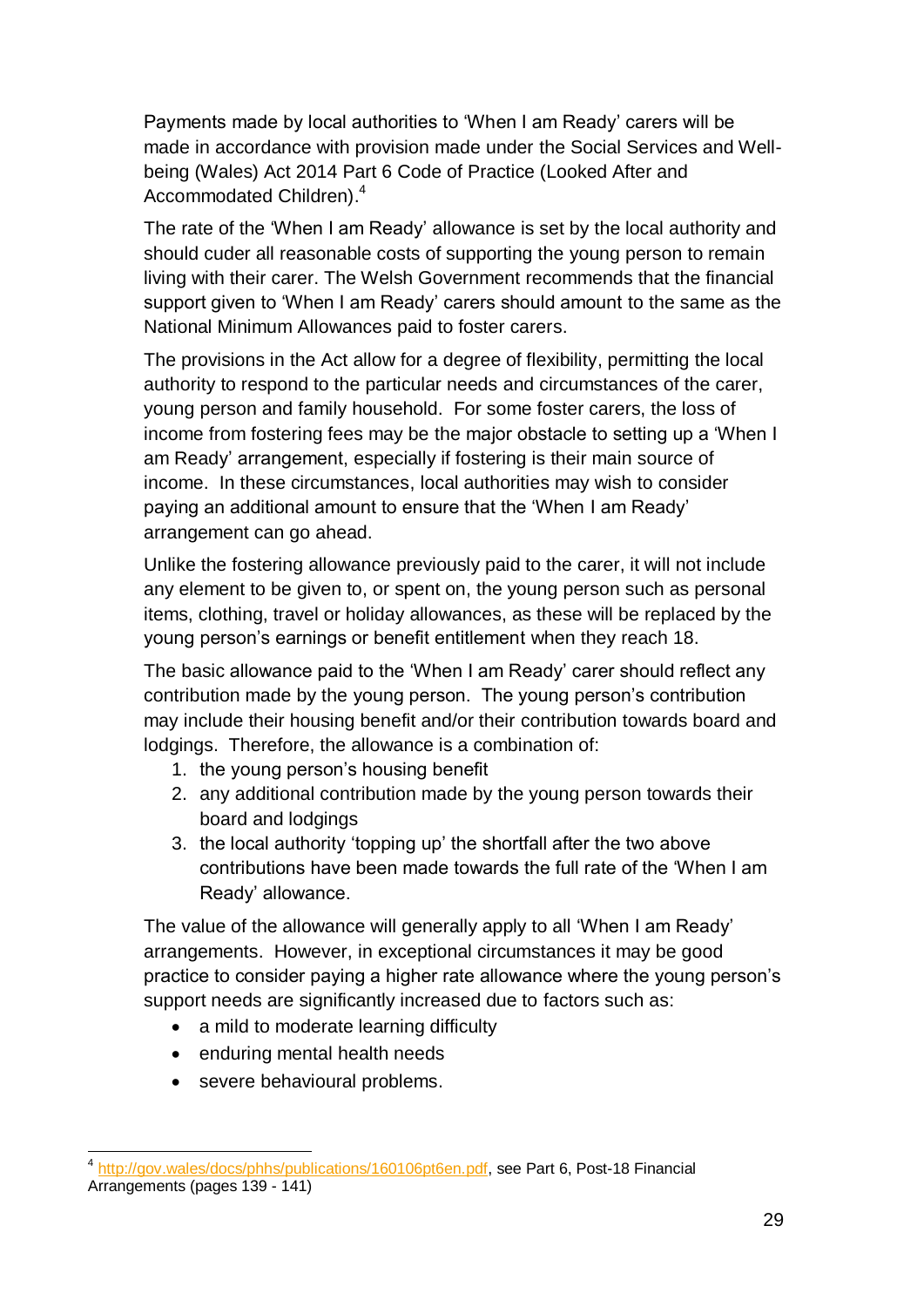An additional compensatory payment may also be made if the 'When I am Ready' carer is left disadvantaged due to changes in their tax or benefits status as a result of the scheme.

In summary, the Code of Practice states 'When I am Ready' carers will need to know:

- the amount to be paid
- when payments will cease
- any arrangements for review of the level of payment
- what the payment is intended to cover, and whether it includes a fee element as well as an allowance
- whether additional discretionary payments can be made
- if the young person is expected to make any contributions and whether this will affect the level of payment
- whether the carer's allowance includes any payments which they are expected to make to the young person
- $\bullet$  what happens if the young person is temporarily away for example, at university or on holiday
- what happens if the young person temporarily loses their entitlement to benefits through the imposition of a sanction
- how payments will affect benefit entitlement and tax liabilities, and where to get advice.

# **Insurance**

Local authorities will also need to ensure that 'When I am Ready' carers are aware of the following practical considerations regarding insurance cover:

- 'When I am Ready' carers should ensure that they inform their mortgage provider or landlord, and their building and contents insurance provider, that they will continue to be supporting a former foster child as a young adult under a 'When I am Ready' arrangement. Failure to do so may cause a breach of mortgage/tenancy requirements and may result in insurance cover being void due to a 'failure to disclose material facts'.
- 'When I am Ready' carers who transport young people are required to apply the same level of standards and care as they did when they were transporting a foster child – i.e. comprehensive business insurance, a valid MOT, a valid Road Vehicle Licence and a roadworthy vehicle.
- 'When I am Ready' carers should be provided with information about liability insurance cover in situations where young people may make an allegation against a foster child in placement, or against their 'When I am Ready' carer/s, or an allegation is made against the young person. Foster carers / 'When I am Ready' carers should clarify the arrangements for extending cover after a young person's 18th birthday.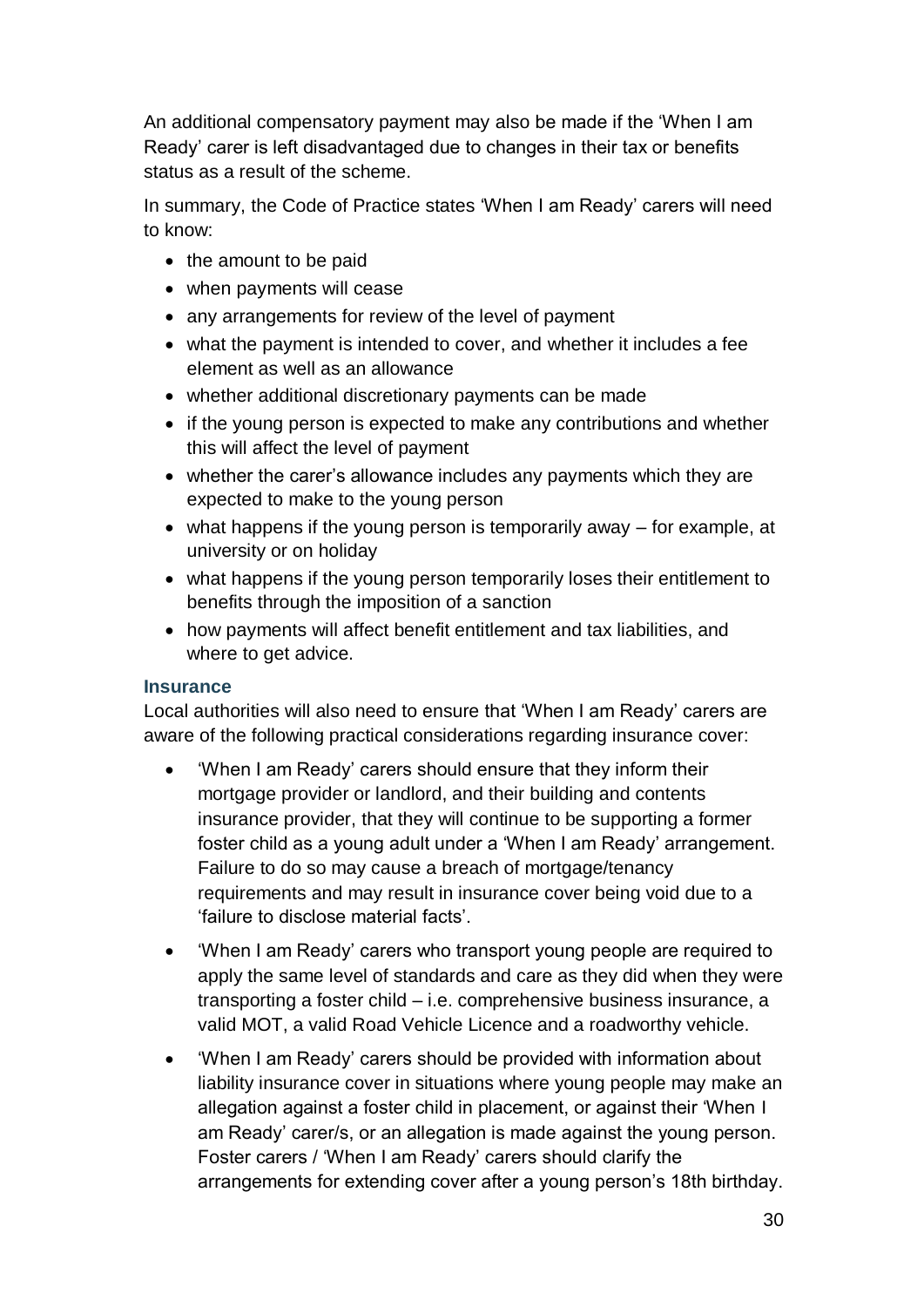# <span id="page-32-0"></span>**9. Independent Living Skills Portfolio examples.**

# **Example 1**

| <b>Activity - Cooking skills</b> |         |                   |                                 |                                 |                                  |
|----------------------------------|---------|-------------------|---------------------------------|---------------------------------|----------------------------------|
| Food                             | Toast   | Beans on<br>Toast | Meal with 4 main<br>ingredients | Two course meal<br>for 1 person | Two course meal<br>for 2 persons |
| Fully<br>Achieved                | 22/8/14 | 4/9/14            | 12/10/14                        | 2/1/15                          |                                  |

# **Example 2**

| Activity $-$ Going to the doctor           |                                                                                                                                                             |  |
|--------------------------------------------|-------------------------------------------------------------------------------------------------------------------------------------------------------------|--|
| What is the purpose<br>of my activity?     | I have to get a doctor                                                                                                                                      |  |
| Who will help me?                          | Janet, my YP Adviser<br>Sue, my 'When I am Ready' carer                                                                                                     |  |
| What do I need to<br>help me achieve this? | I need to know where the doctor surgeries are. I need to get a<br>form from the surgery and fill it in. I want to get a surgery close<br>enough to walk to. |  |
| Evidence of achievement                    |                                                                                                                                                             |  |

I registered with the GP on  $16^{\text{th}}$  March 2014.

The name of my GP is Dr Morgan, but there are other doctors at the surgery who I might see.

The address and contact details are: The Priory Surgery New Street 01665 752009



<span id="page-32-1"></span>**10. Spending time at university or college**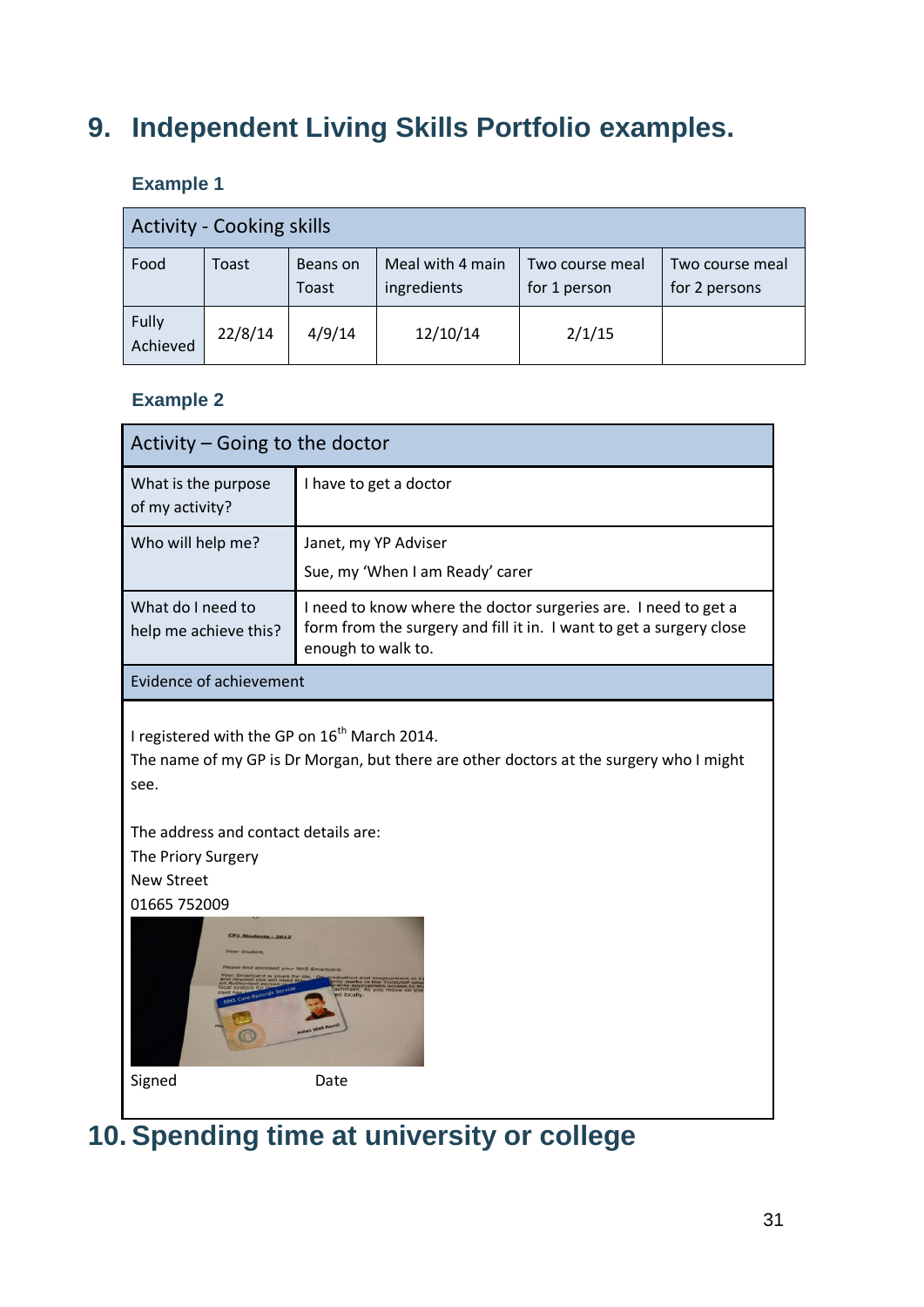When a young person in a 'When I am Ready' arrangement goes away to university or college, they should be able to return to the carer's home during the holiday breaks.

If the intention is that the young person returns home during the holidays, consideration should be given to keeping the 'When I am Ready' arrangement open – i.e. going away to university or college during term time will not terminate the arrangement.

The local authority may look to reduce payments to the 'When I am Ready' carer while the young person is away. Similar considerations will apply where a young person joins the Armed Forces or takes up any other training or employment programmes that require a young person to move away from home for a period.

It should be remembered that where the 'When I am Ready' arrangement covers holiday stays only, and there are foster children living in the household, the young person in a 'When I am Ready' arrangement is an adult member of the household and the appropriate safeguarding procedures need to be put in place.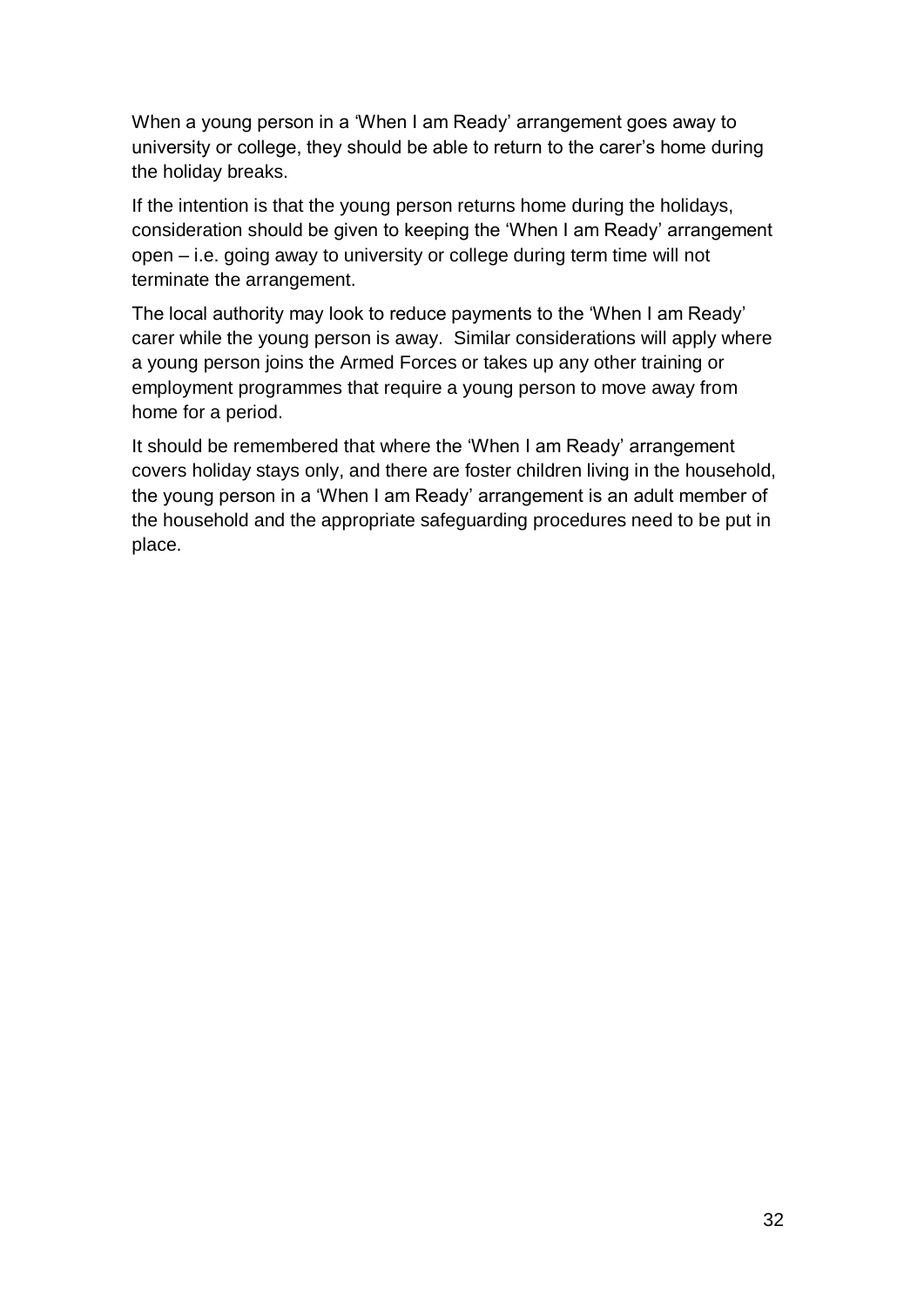# <span id="page-34-0"></span>**11. 'When I am Ready' compared with other arrangements**

Although 'When I am Ready' arrangements must always be considered the preferred option for the majority of care leavers who have been in foster care, this will not always be the most appropriate option. For some, independent living, supported lodgings, a return to living with family members, or other alternatives, will be preferred.

# **Supported Lodgings**

Supported Lodgings is primarily a housing scheme for vulnerable young people, and does not operate on the familial model promoted by 'When I am Ready'. The tax and benefit rules for Supported Lodgings are also different to those for 'When I am Ready', especially in relation to qualifying care relief for the carer / Supported Lodgings provider.

Supported Lodgings tend to provide a lower level of support when compared to 'When I am Ready', but may be a suitable option for some care leavers, instead of, or following on from, a 'When I am Ready' arrangement. The relative merits of different arrangements should be discussed with the young person and their foster carers as part of the pathway assessment and planning process. If the young person wishes to remain with their foster carer beyond the age of 18, this will almost always be under a 'When I am Ready' arrangement.

# **Private rented accommodation**

For young people who wish for independence, they can privately rent accommodation from a landlord. This is usually only available to those over 18 years old as you need to be an adult to legally sign a tenancy agreement.

# **Adult Placements**

'When I am Ready' is also different to Adult Placements (usually known as Shared Lives schemes), which may be the most suitable long term option for people with ongoing care and support needs who are unlikely ever to be able to live independently.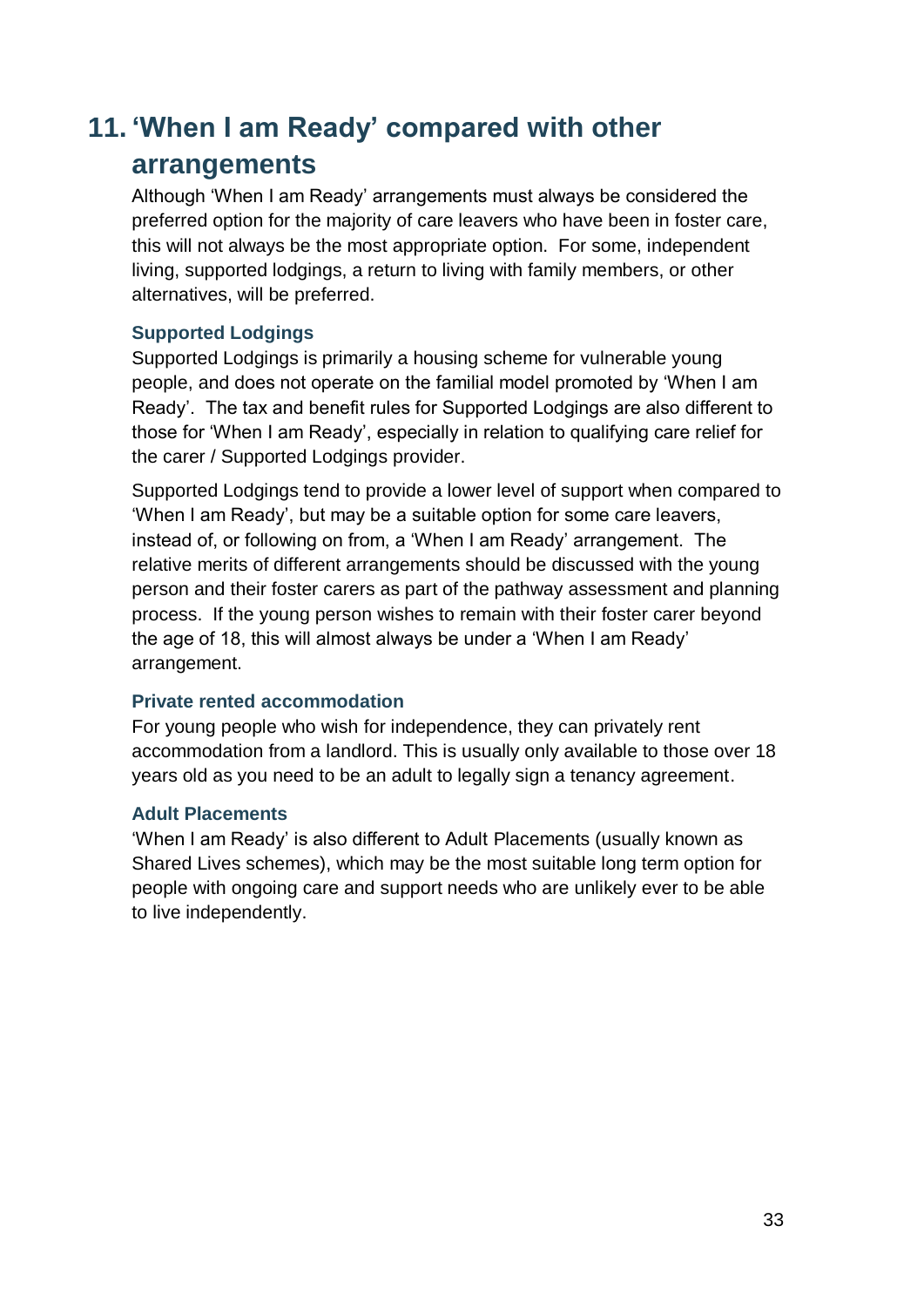# <span id="page-35-0"></span>**12. Regulatory framework and safeguarding**

When setting up 'When I am Ready' arrangements, local authorities will need to ensure that their safeguarding procedures are updated to cover these arrangements, so that all children and young people living in the household are safeguarded from harm and abuse.

#### **Where foster children are living in the 'When I am Ready' household.**

Where a young person reaches the age of 18 and there are other fostered children living in the household, the 'When I am Ready' carer will continue to be an approved foster carer and all aspects of the legislation relating to fostering will continue to apply and govern the regulation of the whole household. Whilst the fostering legislation will primarily apply to the placements of the fostered/looked after children, it does ensure a system of approval, checking and supervision is applied to the whole household.

#### **DBS Check**

The major change will be that the former foster child becomes an adult member of the household, and as such will require:

- a Disclosure and Barring Service (DBS) check (previously called a Criminal Records Bureau (CRB) check)
- a risk assessment if the DBS check highlights a 'trace' (potential risk).

The process will need to have commenced in sufficient time to ensure that the check and any risk assessment are completed by the young person's 18th birthday.

The foster carer will also need to be returned to the fostering panel due to a change of circumstances – i.e. that one of the fostered children has turned 18 and is now living as an adult member of the household in a 'When I am Ready' arrangement. The fostering panel will need to consider the impact of the 'When I am Ready' arrangement on the foster carer's terms of approval, including the numbers approved for and whether this includes the 'When I am Ready' young person.

# **Where no foster children are living in the 'When I am Ready' household.** When a young person turns 18, and there are no other foster children in the household, the legislation relating to fostering will no longer apply. Where it is clear that the 'When I am Ready' carer will not be fostering any further children, it may be appropriate to terminate their approval as a foster carer. Where it is possible that they may foster again in the future, it may be inappropriate to terminate their approval, given the length of time that re-approval would take, and the local authority will need to ensure that they do what is necessary under the fostering regulations to keep the approval open.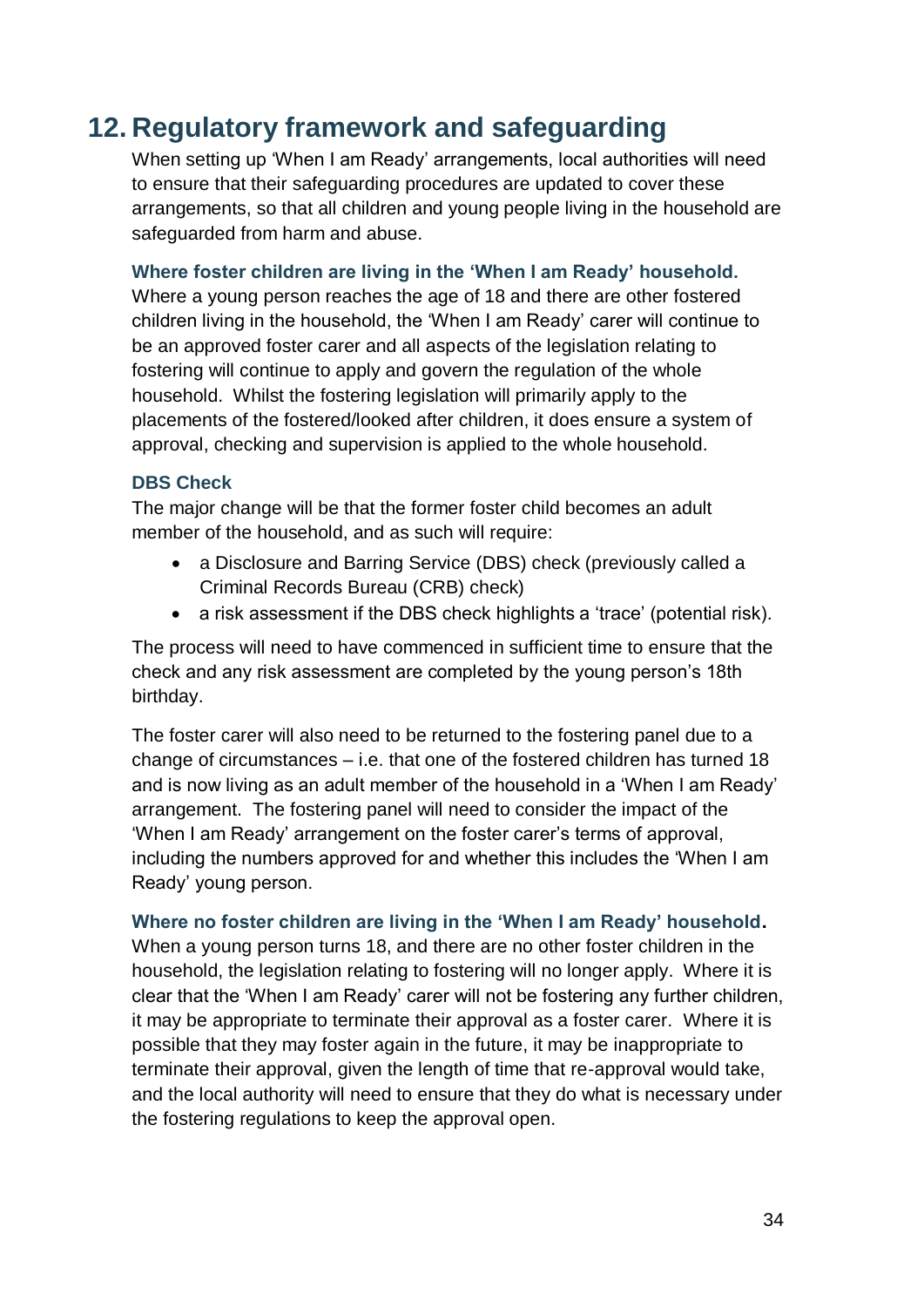# <span id="page-36-0"></span>**Annex 1 Roles and Responsibilities for delivering 'When I am Ready'**

#### **'When I am Ready' Carer**

- Provide a home for the young person.
- Provide day-to-day support and guidance to the young person.
- Ensure that the young person continues to build on the skills necessary for independent living, and knows where to go for help when necessary.
- Assist the young person to develop the emotional capacity and selfconfidence to manage through adulthood.
- Participate in reviews of the pathway plan.

# **Personal adviser**

- Advise, assist and befriend the young person.
- Keep in touch with the 'When I am Ready' carer.
- Discuss options with the young person as part of the pathway planning and assessment process.
- Help the young person to apply for their DBS check as well as benefits where applicable so that payments start on the young person's 18th birthday.
- Liaise with the local authority in implementation of the pathway plan.
- Co-ordinate provision of services to support the young person and promote their well-being.
- Keep informed about the young person's progress and well-being.
- Feed into the monitoring process.

# **Young person's social worker**

- Work alongside the personal adviser and young person to develop the pathway plan.
- Prepare any reports/updates required for Independent Reviewing Officer and the pathway plan reviews.
- Liaise with the Independent Reviewing Officer to ensure that the pathway plan is reviewed regularly.
- Follow through any actions that come out of the review and ensure/oversee that any actions required of the personal adviser from the reviews are followed through.
- Co-ordinate services to ensure that the pathway plan can be implemented (including health, education etc.).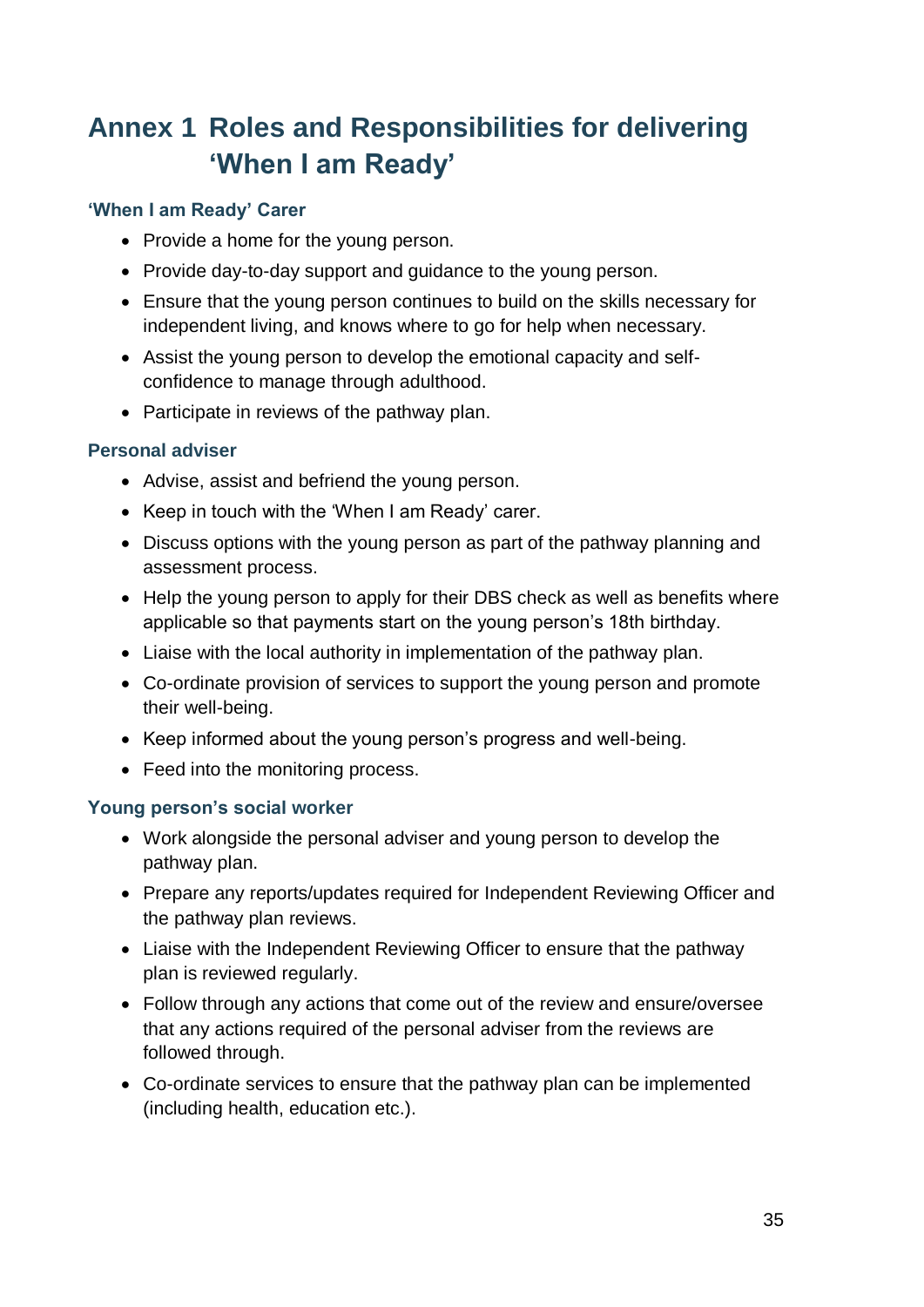- Maintain contact with the young person and 'When I am Ready' carer (and when necessary the carer's link worker/fostering service social worker) to look at progress, future planning and address issues as they arise
- Ascertain and take into account the wishes and feelings of the young person.

# **Supervising social worker from the fostering service**

- Assist the foster carer to make an informed choice about whether to become a 'When I am Ready' carer.
- Explaining the 'When I am Ready' scheme to the foster carer, and discussing the financial and other implications of becoming a 'When I am Ready' carer.
- If the carer is also a foster carer, consider the implications of this on fostering, address this through supervision and contribute to the review of their approval as foster carers.
- Continue to provide advice and support to the carer when the foster placement is converted to a 'When I am Ready' arrangement.
- Co-ordinate provision of services to support the 'When I am Ready' carer.
- Ensure that the carer is receiving the right payments.
- Participate in reviews of the pathway plan.
- Respond to the learning and development needs of the carer.
- Supervise the 'When I am Ready' arrangement.

# **Role of the Independent Reviewing Officer**

- Ascertain the wishes and feelings of the young person and ensure that these are recorded and made known to the professionals involved with the young person.
- Review the pathway plan and ensure that actions taken by the supervising social worker, personal advisor and social worker are in the young person's best interests and that the 'When I am Ready' guidance has been adhered to.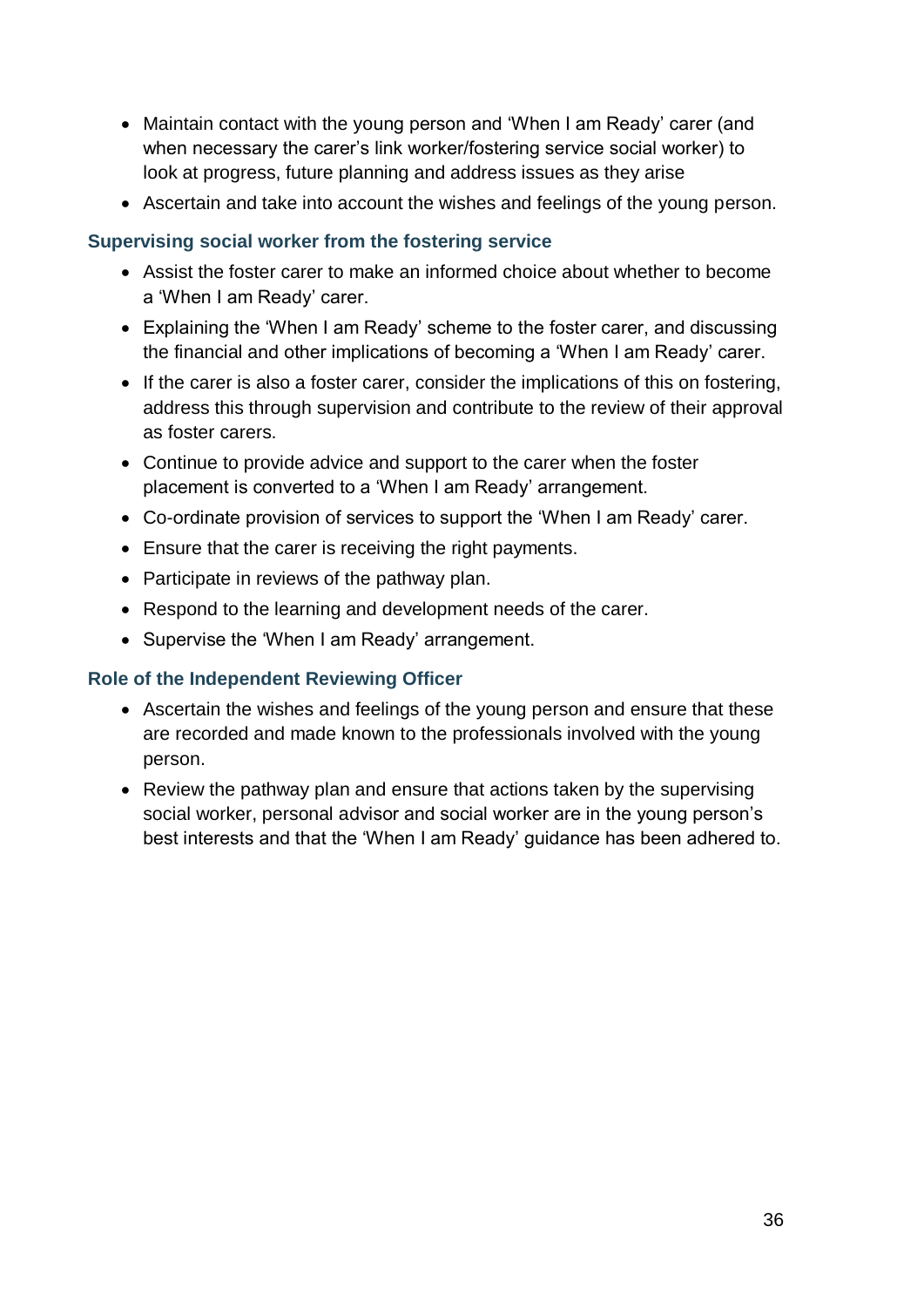# <span id="page-38-0"></span>**Annex 2 What success looks like**

Focus groups with young people and foster carers in Wales identified the following indicators of success for 'When I am Ready' schemes.

# **Success was described by young people as:**

A chance to explore and try things out

- feeling safe enough to explore and try things out
- being able to change your mind and not lose all support
- having the right balance of independence and support
- having the opportunity to do the same things as other young people do
- taking gradual steps towards independence over time

Knowing what to expect and what support is available

- understanding what you can expect and are entitled to
- planned well in advance of a young person turning 18
- clear who everyone is and what their role is
- clarity about the house rules and finances
- giving us information about the money we're entitled to, and helping us to claim it

A positive experience in the home

- knowing that it's your home and that it's stable
- having your own front door key
- knowing that you are more important than the money and finances
- no broken promises

Comfort and reassurance

- feeling part of the family and not treated as a lodger
- having someone to fall back on, who is there for you and cares about you
- having carers who can help you make important decisions about your future

Independence

- being confident to live alone when the time comes
- having the skills for independent living
- being able to access education and training
- being able to stay in touch with our carers after we move out
- having our own home and money to support ourselves when we move out